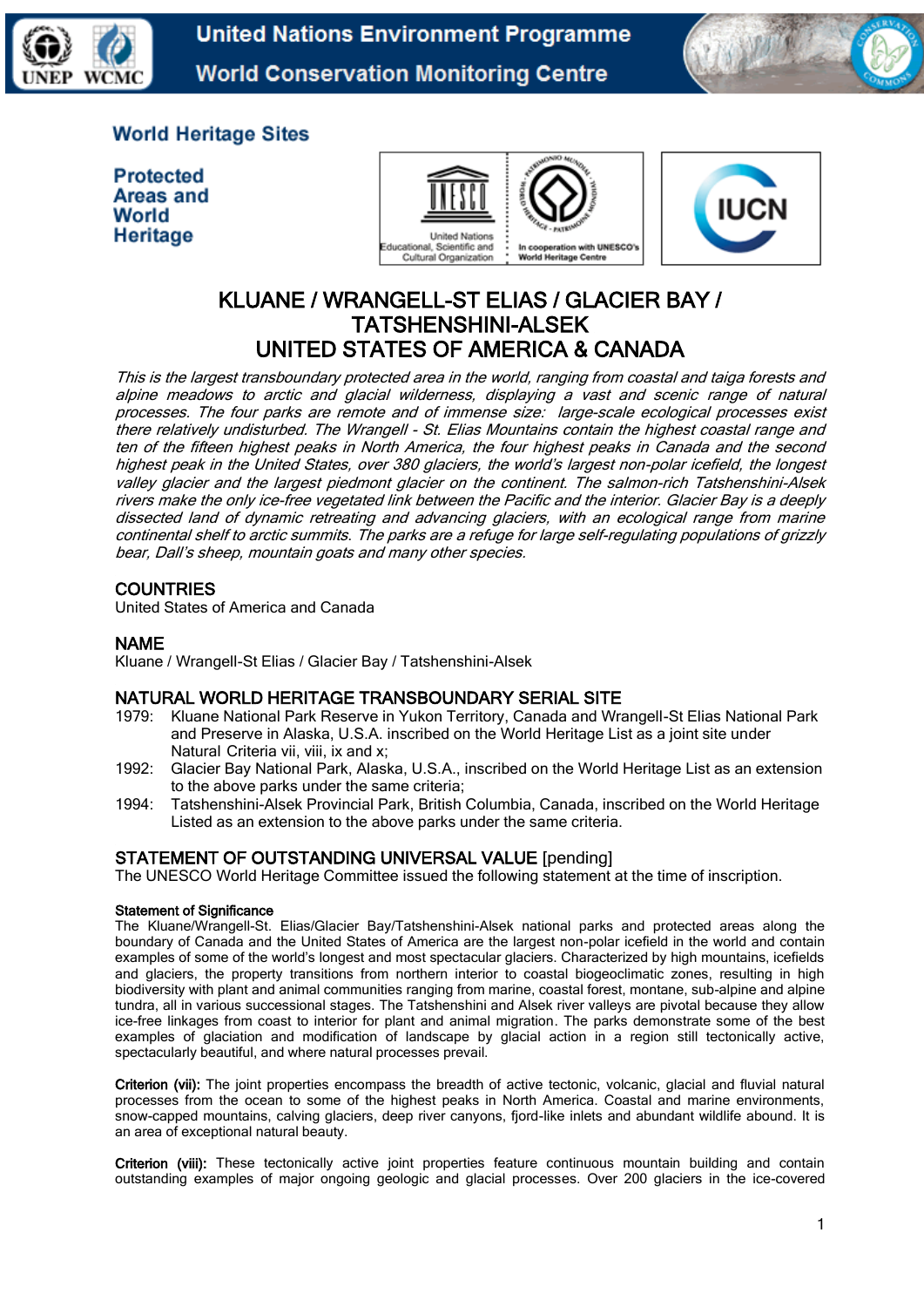central plateau combine to form some of the world's largest and longest glaciers, several of which stretch to the sea. The site displays a broad range of glacial processes, including world-class depositional features and classic examples of moraines, hanging valleys, and other geomorphological features.

Criterion (ix): The influence of glaciation at a landscape level has led to a similarly broad range of stages in ecological succession related to the dynamic movements of glaciers. Subtly different glacial environments and landforms have been concentrated within the property by the sharp temperature and precipitation variation between the coast and interior basins. There is a rich variety of terrestrial and coastal/marine environments with complex and intricate mosaics of life at various successional stages from 500 m below sea level to 5000 m above.

Criterion (x): Wildlife species common to Alaska and Northwestern Canada are well represented, some in numbers exceeded nowhere else. The marine components support a great variety of fauna including marine mammals and anadromous fish, the spawning of which is a key ecological component linking the sea to the land through the large river systems. Populations of bears, wolves, caribou, Dall sheep and mountain goats that are endangered elsewhere are self regulating here. This is one of the few places remaining in the world where ecological processes are governed by natural stresses and the evolutionary changes in a glacial and ecological continuum

## INTERNATIONAL DESIGNATION

1986: Glacier Bay - Admiralty Island designated a Biosphere Reserve under the UNESCO Man and Biosphere Programme (1,515,015 ha).

## IUCN MANAGEMENT CATEGORY

Kluane National Park and Reserve:<br>Tatshenshini-Alsek Provincial Park: International Park II National Park and Tatshenshini-Alsek Provincial Park Tatshenshini-Alsek Provincial Park:<br>
Wrangell-St Flias National Park & Preserve:<br>
II National Park Wrangell-St Elias National Park & Preserve:<br>
Glacier Bay National Park & Preserve:<br>
II National Park II National Park Glacier Bay National Park & Preserve:

## BIOGEOGRAPHICAL PROVINCES

Yukon Taiga (1.3.3) / Sitkan (1.1.2)

## GEOGRAPHICAL LOCATION

The composite site is in the area where southeast Alaska becomes the Alaska panhandle, which divides the Yukon and British Columbia from the Pacific coast:

Kluane National Park and Reserve is in the southeast corner of the Yukon, 160 km west of Whitehorse, between 60°00' to 61°20'05"N and 137°00'30" to 141°00'W. Wrangell-St Elias National Park borders it on the west, Tatshenshini-Alsek Park borders it on the south;

Tatshenshini-Alsek Provincial Park is in the northwesternmost corner of British Columbia, in the Haines Triangle between Kluane & Glacier Bay Parks, between 58°54' to 60°00'N by 136°29' to 139°03'W.

Wrangell-St Elias National Park & Reserve, 300 km east of Anchorage, is in the interior of southeastern Alaska but includes 200 km of coast, including the Malaspina glacier. It borders Kluane Park on its east and lies between 59°40' to 62°45'N and 139°00' to 145°20'W;

Glacier Bay National Park & Preserve is in the northern fiord coast of the Alaska panhandle, 145 km west of Juneau bordering Tatshenshini-Alsek Park, between 58°10' to 59°24'N and 135°20' to 138°18'W.

#### DATES AND HISTORY OF ESTABLISHMENT Canada:

#### Kluane

1942: Kluane Game Sanctuary established;

- 1976: Kluane National Park Reserve proclaimed;
- 1979: Kluane National Park & Reserve with Wrangell-St Elias National Park & Preserve designated a joint National Monument under the 1976 Canadian National Parks Act, and a joint World Heritage site;
- 1993: Use of the Canadian Parks approved by the Champagne & Aishihik First Nations Agreement: Kluane National Park established on 5,900 ha in the southeast, the remaining area becoming the Reserve;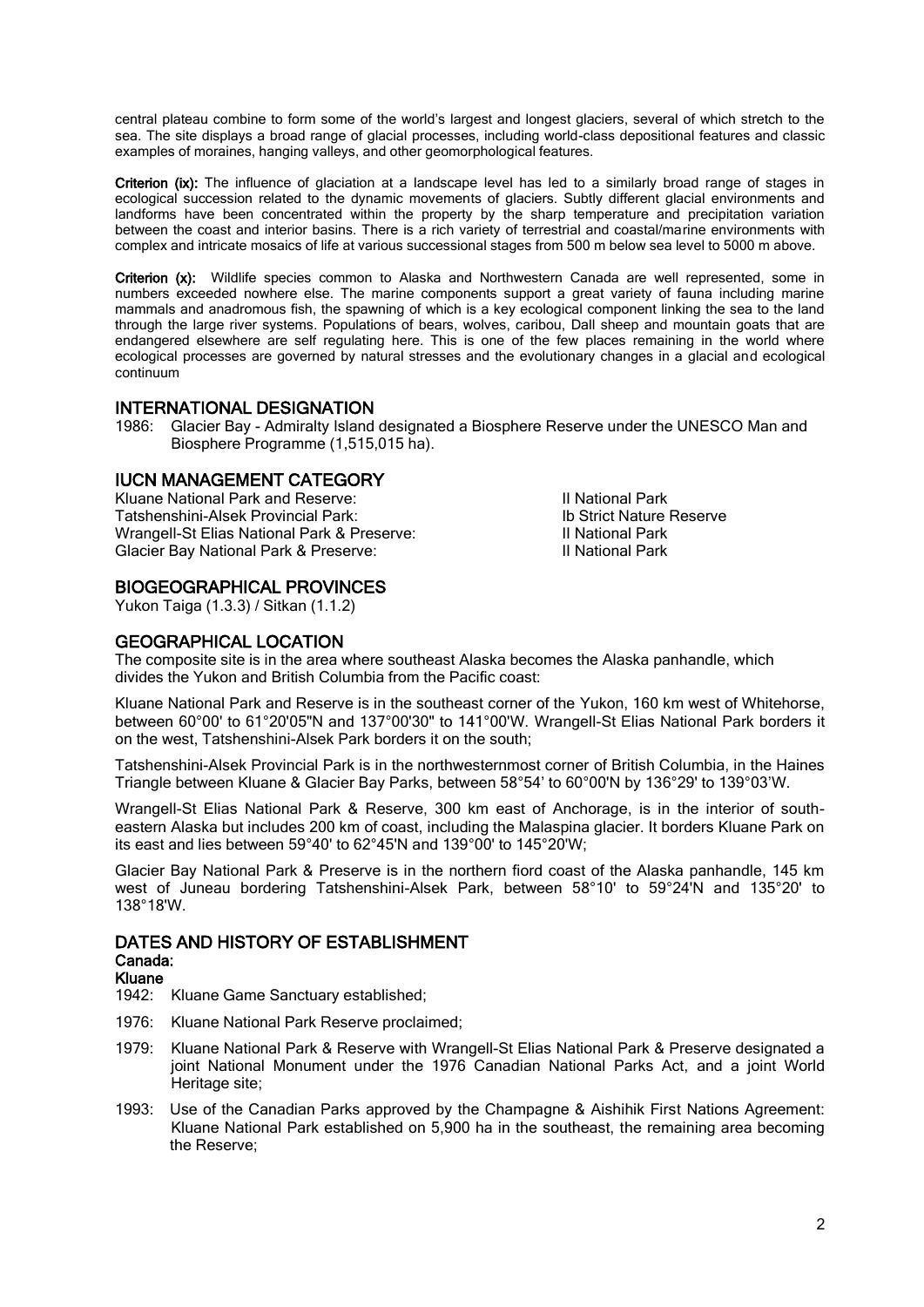2004: The Kluane First Nations Final Agreement signed: a Kluane National Park Management Board cooperative regime set up between Parks Canada and the Champagne and Aishihik peoples.

# Tatshenshini-Alsek<br>1993: Tatshenshir

- Tatshenshini-Alsek Provincial Park established under the British Columbia Parks to forestall the development of a major copper mine at the Windy-Craggy site;
- 1994: Tatshenshini-Alsek Provincial Park inscribed as an extension to the World Heritage site.
- 1996: Tatshenshini-Alsek Park Agreement between the First Nations and the Province of British Columbia;
- 1998: A MoU signed between the NPS and Parks Canada to cooperate on management & operations;

#### U.S.A:

#### Glacier Bay

- 1925: Glacier Bay National Monument created by Presidential Proclamation by the 1906 Antiquities Act;
- 1939: Glacier Bay doubled in area by proclamation; expanded again in 1978 to its present area: managed as part of Tongass National Forest to provide bear habitat;
- 1980: Glacier Bay designated a National Park. Glacier Bay National Preserve on the Alsek River created by the Alaska National Interest Lands Conservation Act (ANILCA). About 85% of the Park is an NPS Wilderness (IUCN: Ib);
- 1986: Glacier Bay recognised as a UNESCO Biosphere Reserve;
- 1986: Glacier Bay inscribed as an extension to the serial World Heritage site;

#### Wrangell-St.Elias

- 1978: Wrangell-St Elias National Monument created by Presidential Proclamation;
- 1980: Wrangell-St Elias National Park and Preserve established under the Alaska National Interest Lands Conservation Act. About 67% of the area is a National Park Service Wilderness (IUCN category Ib);
- 1995: First MoU between the NPS and the Hoonah Tlingit on cooperative management of the Park;
- 1998: A MoU signed between the NPS and Parks Canada to cooperate on management & operations;

#### LAND TENURE

Kluane National Park & Reserve: Federal Government of Canada; co-administered by Parks Canada Agency (PCA) and the Champagne and Aishihik First Nations.

Tatshenshini-Alsek Provincial Park: co-administered by British Columbia Parks under the B.C. Ministry of the Environment and the Champagne and Aishihik First Nations, except for various small sites managed under Park status and administered under Park use permits.

Wrangell-St. Elias National Park & Preserve: US Federal Government except for some inholdings; administered by the US National Park Service under the US Department of the Interior.

Glacier Bay National Park and Preserve: US Federal Government, except for about 80 ha of patented mining claims in Brady Icefield west of Glacier Bay, about 80 ha in two private tracts on the shoreline near Gustavus, and 4,000 ha of tentative native allotment claims which 10 people have identified for subsistence uses under the Alaska Native Claims Settlement Act of 1972 (Chapman, 1982; USDI, 1991). Administered by the US National Park Service under the US Department of the Interior.

#### AREA

| Total World Heritage Area:          |              | 9,839,121 ha (UNESCO WHC, 2007) |
|-------------------------------------|--------------|---------------------------------|
| Kluane National Park & Reserve:     | 2.198.000 ha | (PCA, 2007)                     |
| Tatshenshini-Alsek Provincial Park: | 958,000 ha   |                                 |
| Wrangell-St. Elias National Park:   | 3,368,332 ha | (NPS, 2007)                     |
| Wrangell-St. Elias Preserve:        | 1,963,882 ha | (NPS, 2007)                     |
| <b>Glacier Bay National Park:</b>   | 1,312,424 ha |                                 |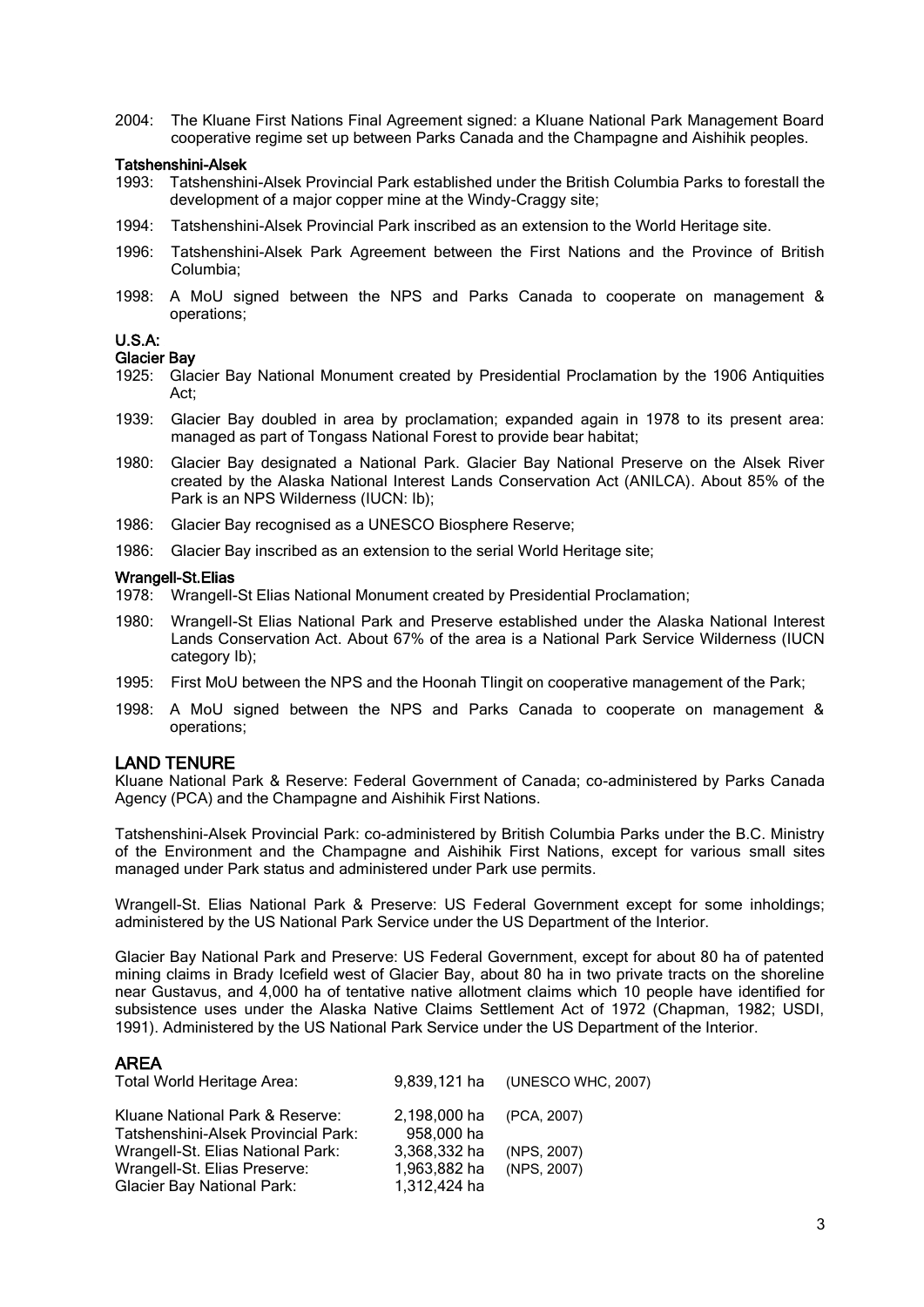Glacier Bay National Preserve: 23,068 ha

This is largest contiguous transboundary protected area complex in the world.

#### ALTITUDES

Kluane National Park & Reserve: 600m - 5,959m (Mt. Logan)<br>Tatshenshini-Alsek Park: 50m - 4.663m (Mt. Fairwea Wrangell-St. Elias National Park:<br>Glacier Bay National Park:

50m - 4,663m (Mt. Fairweather)<br>0 - 5,489m (Mt St. Elias)  $500m - 4,663m$  (Mt. Fairweather)

## PHYSICAL FEATURES

This immense property was inscribed for its extensive glaciers, range of superlative and undisturbed natural phenomena and many habitats for rare and endangered species. The Parks contain several very high wilderness mountain ranges: the Wrangell and Chugach Mountains in Alaska, the St. Elias Mountains in Alaska and Canada, and their continuation in coastal ranges to Glacier Bay in the south. It is the widest expanse of protected areas in the world, some 690 km long by an average of 140 km wide, to a great extent inaccessible and inhospitable to man and therefore undisturbed. Moist Pacific air blankets these with the largest icefield outside the polar region. There are over 350 valley glaciers and an estimated 31 surge-type glaciers, several of which reach the sea, though many are thinning at the rate of 1.8m a year. There are many small lakes, streams and glacier-fed rivers (PCA, 2004).

The area is among the most geologically diverse and active in the world. The bedrock geology is complex. The ranges were created by the successive accretions of Pacific plates against and subducted under the North American plate. A volcanic arc formed in the tropics over a stratum of preCambrian rocks 300 million years ago. With vast accompanying lava fields later covered by extensive mid-Devonian marine sediments, this moved northward to form what is now the St. Elias fold belt in southern Alaska and northwestern Canada. The ranges have continued to be moulded by vulcanism. The area is also part of the most seismically active region in North America. The superficial geology is variable, comprising glacio-fluvial, lacustrine and aeolian deposits and loess.

Kluane National Park: This is an extensive mountain wilderness which includes Canada's highest mountain, Mount Logan in the St. Elias Range, which covers over half the area of the Park. These are geologically young mountains and have the greatest concentration in Canada of peaks over 4,400m; four are over 5, high. They also carry the most extensive subpolar ice-fields in the world, dating back to the last Ice Age and maintained by the moist Pacific air that flows over the mountains. Cliffs and steep slopes, stream erosion, glacial scouring and bare outwash plains are everywhere evident.

Tatshenshini-Alsek Provincial Park: The wide and little modified scenery of this Park contains the southern end of the St Elias mountains and three smaller mountain chains, and 95% remains wilderness. Mount Fairweather near the coast, is the highest point in British Columbia. Glaciers and icefields dominate the Park's western half. The eastern half consists of the lower Alsek Ranges and large expanses of alpine tundra. The geology, elevational range and natural habitats and processes displayed are very diverse. The wide U-shaped valleys of the braided Alsek River and its tributary the Tatshenshini, are part of a wholly protected catchment. At the coastal mountains the Alsek cuts a spectacular gap through which oceanic air masses reach the interior. Floods, landslides and avalanches are frequent.

Wrangell-St. Elias National Park: The Wrangell, Chugach and St. Elias Mountains form a vast landscape of high peaks, glaciers and valleys; Mount St. Elias is the second highest peak in the United States. The Park is covered by 3 million square kilometres of glacial icecap, 25% of its area, including the 121 km-long Nabesma glacier on its north slope, the 127 km long, 914m deep and 9.5 km wide Bagley Icefield in the Chugach Mountains and, on the coast, the Hubbard tidewater glacier and Malaspina Glacier, the largest piedmont glacier on the continent (3,855 sq.km). In the Malaspina foreland long straight piedmont glacial beaches are cut through by numerous wide glacial-melt drainage ways. It is protected as the Malaspina Glacier National Natural Landmark. The Park has 200 km of coastline.

The region overlies a subduction zone and is tectonically active. Mt. Wrangell (4,371m), one of twelve volcanoes in the western end of the range, is an immense shield volcano with fumaroles steaming from the summit. On the lower northwestern slopes is a 3 to 150mm sub-surface layer of volcanic ash dating from some 1,200 years ago. Elsewhere there are mud volcanoes and during the last decade there have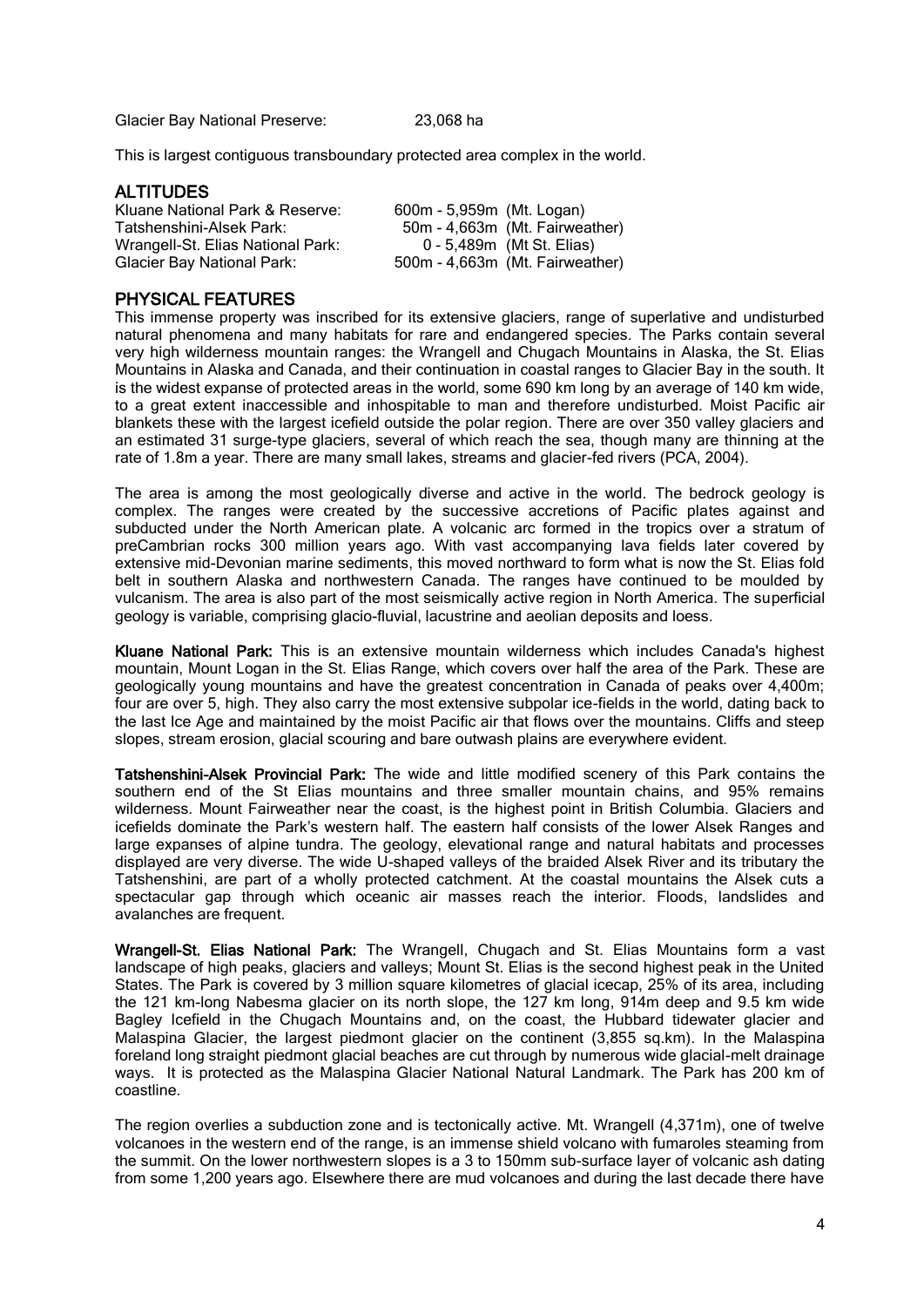been nine volcanic episodes. In 2002 a 7.9 earthquake in the Alaska Range to the west rocked the north of the Park. In the north two lower mountain ranges, the Mentasta and Nutzotin Mountains, are the eastern end of the great central Alaska Range. They are the major life zone of the Park, being more densely vegetated. Extensive lowlands occur only on its northwestern fringes, in the centre of the Park, as narrow valleys and plateaux grading into the highlands, and sandwiched between mountains and sea. The principal drainages include the Copper, Chitina and White River catchments. The Copper River valley cuts a gap through the Chugach Mountains into the interior.

Glacier Bay National Park: This ocean-dominated wilderness is a superlative example of the icesculpted central segment of the Sitkan biogeographical province (NPS, 1984). It has been deeply dissected by glaciation and contains a wide range of landscapes and ecosystems - high mountain ranges, freshwater lakes and wild rivers, 16 tidewater glaciers and deep fiords, sea cliffs, coastal beaches and estuaries. These provide a laboratory for the study of glacial erosion and movement during a period of marked isostatic rebound (50 cm rise a year), and glacial retreat. Glacier Bay itself is a wide fjord 105 km long, which has experienced four major advances and retreats in recent time; in 1750, the Bay was only 5 km deep, being almost completely filled with the Grand Pacific Glacier. Since then it has retreated a 100 km, creating 16 tributary glaciers, many of them reaching the sea. Its sixhourly tidal range is 7.5 metres.

The Park surrounds four north-south trending mountain ranges: on the west, the Fairweather Range, the highest coastal range in the world, culminating in Mount Fairweather, the southern end of the St Elias Range; the Takhinsha Range to the north-east; and the Chilkat Range to the east. The landscape falls into three broad categories: land covered by snow, ice or bare rock (35%); tundra and successional vegetation (30%); and mature vegetation (35%). On the east and north the Park is contiguous with Tongass National Forest. The Gustavus foreland, a large glacial outwash plain near the mouth of Glacier Bay, is the largest in Alaska. The Alsek River, to which the Tatshenshini River in Canada is tributary, is one of very few rivers to breach the coastal range from the subarctic interior and its delta is the confluence of several smaller rivers. The Park has 1,415 km of coastline and its marine area covers 252,000 ha. It includes an inshore portion of the continental shelf, fiord systems of various depths and isolated saltwater bodies or 'salt chucks'. The glaciated bays have morainal sills which contribute to productive upwelling currents.

The bedrock geology shows a wide variety of depositional, intrusive and tectonic features ranging from early Palaeozoic to Tertiary which are categorised in six geological sub-provinces. One major and several lesser faults run through the Park and Preserve and earthquakes occur regularly. In 1899 an 8.4 earthquake on the coast shattered the glacier into extensive calving; in 1958 an 8.0 earthquake devastated Lituya Bay on the coast (NPS, 1984; USDI, 1991). Seventeen areas have been identified as either containing important mineral deposits or being favourable for their occurrence.

## CLIMATE

The climate of the area is very varied, being the product of three contrasting regimes. Cyclonic storms from the Gulf of Alaska result in very high coastal precipitation with cool mild temperatures but with intense wind storms over the coastal mountains. In the high mountains the climate is severely arctic and the combination of permanent cold and moist air have created immense ice-fields. Annual snowfall in the icefield ranges exceeds that received anywhere else in North America. In their rain-shadow, the interior is sub-arctic, dominated by drier, more stable air, and intense winter cold. An exception to the pattern is the Alsek gap in the coastal mountains which channels moist oceanic air into the interior. Over the last 250 years climatic warming has caused glaciers to retreat dramatically. Summer days are long and light, winter days, long and dark. Frost may occur all year round.

Kluane National Park:The climate is dry continental, the area being in a rainshadow except in the southeast where changeable Pacific air surges in. Rainfall ranges from 0 to 700mm, falling all year round. Snowfall in the mountains can exceed 1,800mm; Average temperatures in the brief warm summers average 11°C (maximum 33°C); in winter, -21°C (minimum -50°C) (PCA,2007). Tatshenshini-Alsek Wilderness: Rainfall: 2,000mm in the coastal ranges to 500mm inland. Temperatures vary from mild on the coast to very cold in the interior (BCPS, 2007).

Wrangell-St.Elias National Park: Winters are long, cold and dark, and the summers, warm for Alaska. The coast is wetter but the average rainfall at Gulkana on the northwest edge of the Park is 277mm, and the snowfall, 1,280mm, rising in the mountains to 1,800mm. Average temperatures vary with altitude and distance from the coast but at Gulkana they average -25°C in January and 20°C in July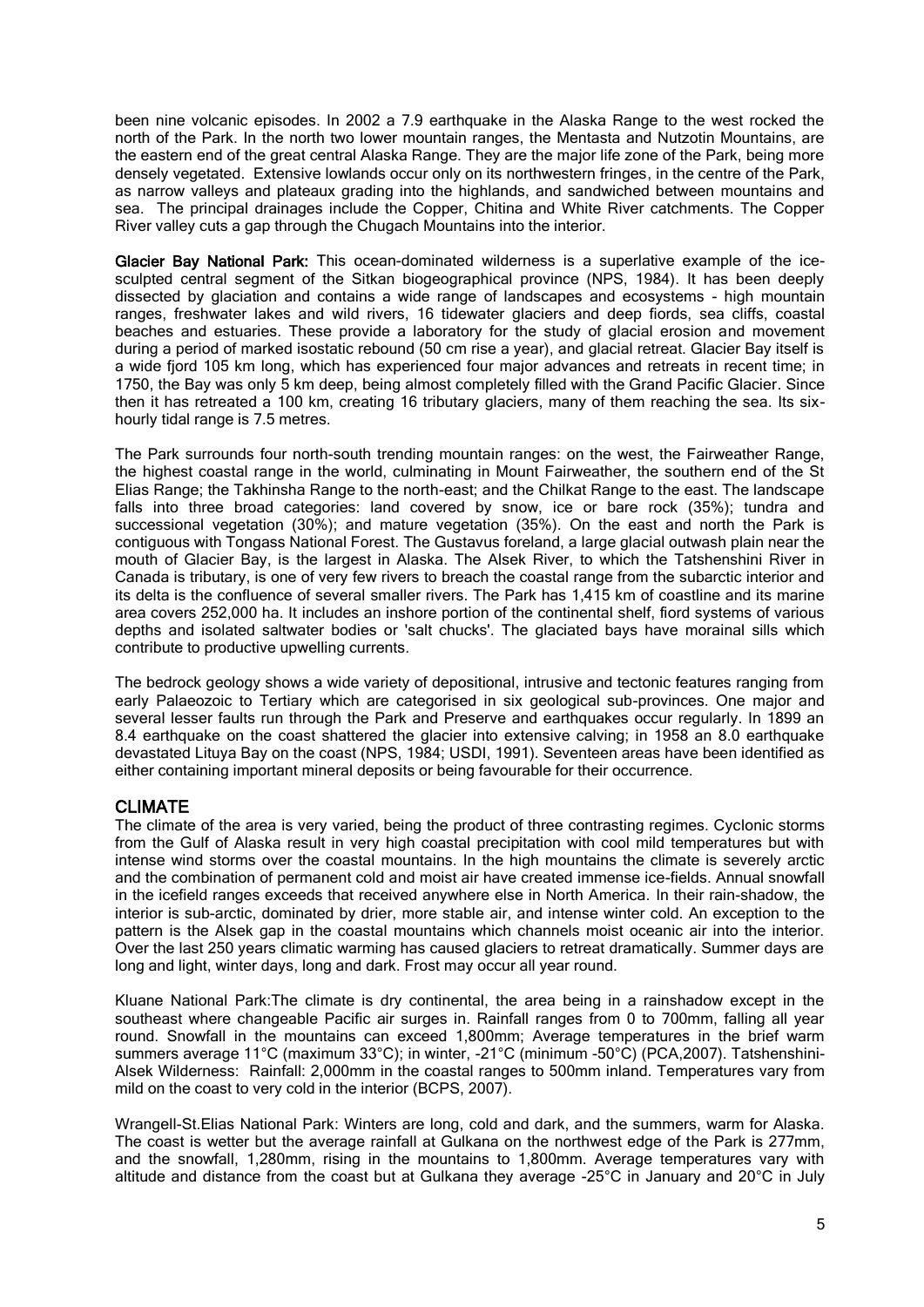(NPS, 2007b). Glacier Bay National Park. The coastal climate is mild and very wet with an average rainfall of 2,870mm. Temperatures range between a January mean high of -2°C and mean low of -7°C to a July mean high of 17°C and mean low of 8°C. Upper Glacier Bay is progressively colder with far heavier snowfall. The wind prevails from the south-southeast, but strong gales also blow from the north.

## **VEGETATION**

The Parks have strong altitudinal zonation resulting in a typical montane-subalpine-alpine succession: from coastal and interior boreal forests through extensive alpine meadows, south slope steppes and tundra to immense icefields and arctic conditions on the peaks. There are also unusual plants on unusual types of rock and soil types: saline flats, sand dunes and volcanic ash.

Kluane National Park: The overlapping of Pacific and arctic air masses above this park results in the greatest diversity of Pacific and arctic flora north of the 60th parallel, with over 200 species although only about 18% of the park is vegetated and only 7% is forested. There are five major biomes: coastal, western mountain, arctic, northern prairie and steppe. The small area of more luxuriant vegetation in the moist southeast is a forest of western hemlock Tsuga heterophylla and Sitka spruce Picea sitchensis. The montane zone of lower valleys and slopes up to a 1,050-1,200m treeline are covered by a boreal montane forest of white spruce Picea glauca with balsam poplar Populus balsamifera and trembling aspen P. tremuloides interspersed with marsh, fen, and shrubland. The understorey is predominantly buffaloberry Shepherdia rotundifolia, dwarf or scrub birch Betula glandulosa, hypnum moss Hypnum subimponens and red bearberry Arctostaphylos uva-ursi. Grasslands occur in some valleys. The transitional subalpine zone above 1,400m is dominated by low-growing greyleaf willow Salix glauca, Barclay's willow S. barclayi and alder Alnus crispa which provide protection for smaller plants; there are also meadows of fescue grass.

Alpine tundra between 1,400 and 2,000m and in the northern area of the Park is, dominated by meadows of white dryas *Dryas octopetala*. Also prominent are Altai fescue *Festuca altaica*, Lapland cassiope *Cassiope tatrazona*, with netleaf willow *Salix reticulata*, dwarf birch, shrubby crowberry Empetrum nigrum and white mountain avens Dryas integrifolia. Summer meadows and rock ledges are showy with Arctic poppies, purple saxifrage, mountain heather, and moss campion.

Tatshenshini-Alsek Provincial Park: A number of biomes meet in the Park so it is unusually speciesrich, containing 45 rare vascular plant species with many plants being at their northern or southern limits of distribution. The Park has three biogeoclimatic zones: moist ocean-influenced lower reaches with spruce-willow-birch forest and scrub; both wet and drier boreal forests of white and black spruce Picea glauca and P. mariana; and alpine tundra. Other habitats include relatively warm dry river bottoms, wet meadows, and rock. In the middle and upper Tatshenshini valley, there is an unusual subalpine forest with balsam poplar, an understorey of Sitka or slide alder Alnus sinuata and a carpet of northern ground cone *Boschniakia rossica*, a grizzly bear food. Amongst the less common shrubs are Alaska nagoon berry Rubus articus stellatus, fragile sedge Carex membranacea, wedge-leaved primrose Primula cuneifolia saxifragifolia, and Wright's golden saxifrage Chrysosplenium wrightii. A list of rare vascular plant species in the Park is given in Peepre (1992).

Wrangell-St. Elias National Park: The great diversity of sub-arctic plant communities in this Park is due to its size, its three climatic zones, maritime, transitional and interior, and its wide variety of elevations, landforms and rock types. Pleistocene glaciation over most of the area except the north has had a major effect on the distribution and composition of its flora. The dominant taxa are generally widely distributed but there are considerable differences between species in the north and south of the Park. There are three major vegetational subdivisions: coastal coniferous forest, northern coniferous forest, and alpine tundra. These subdivide further into coastal forest, Pacific coast mountains, coastal and interior lowlands and wetlands, the sub-alpine to alpine Wrangell volcanoes, the Copper plateau and the Mentasta and Nutzotin Mountains in the interior. The 929 recorded species of vascular plants comprise 56% of the Alaskan flora and includes 8 species of trees. There are also 133 lichen and 187 bryophyte species (NPS, 2007a).

The Park has over 400 ha of intertidal communities along its 200 km of coastline. The coastal lowlands are dominated by spruce-hemlock forests, tall shrub thickets, bogs and marshes. The southern mountains in the interior experience a strong coastal influence. Along the Bremner River in the interior this forest includes occasional Alaska cedar *Chamaecyparis nootkatensis* and mountain hemlock Tsuga mertensiana with an understorey of devil's club Cladothamnus horridus and menziesia Menziesiana ferruginea. Tall shrub thickets above 600m are dominated by alder Alnus crispa, copper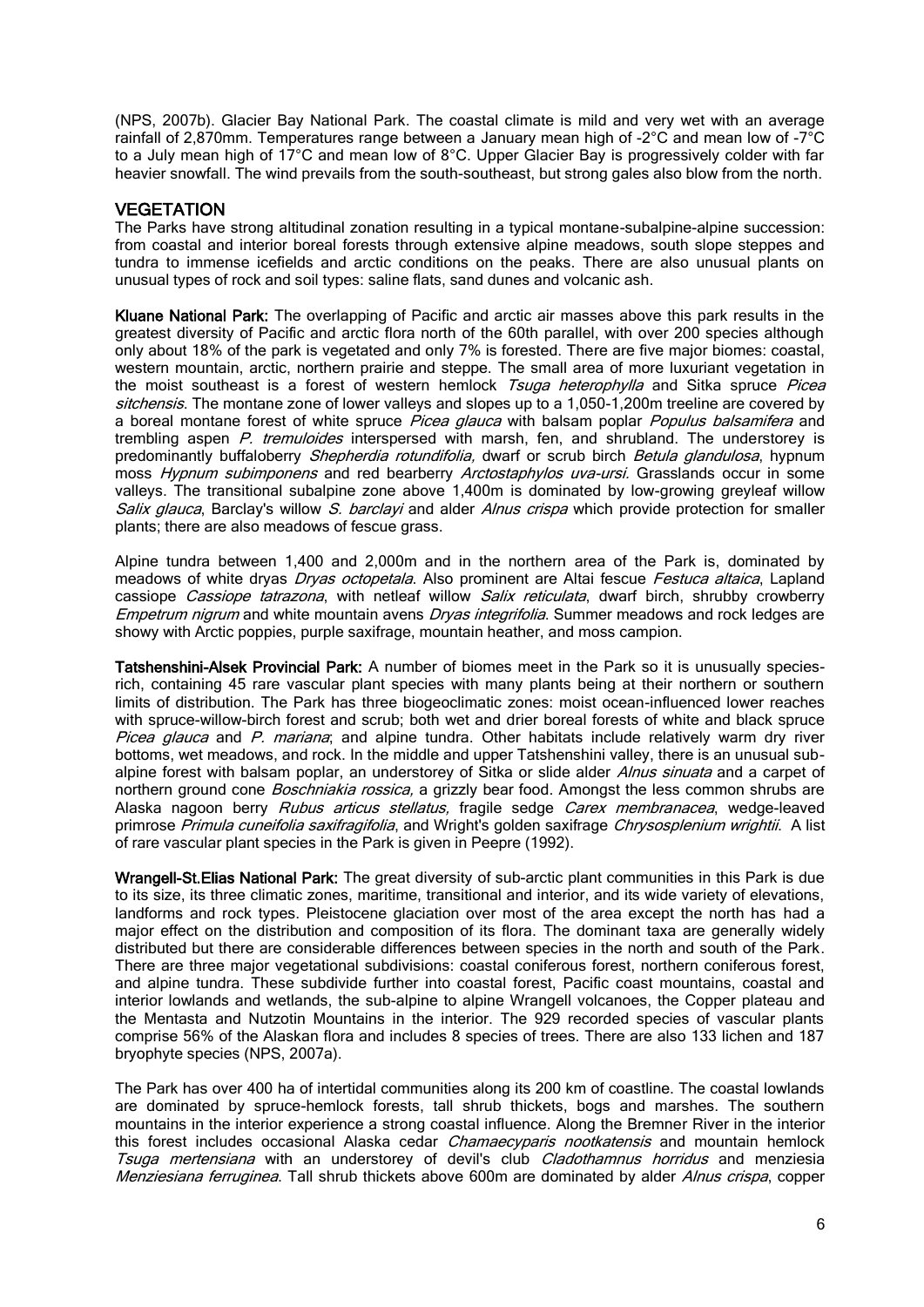flower Cladothamnus pyrolaeflorus and salmonberry Rubus spectabilis; bogs and marshes by Poa spp.grasses and sedge *Carex* spp. as well as by stunted hemlock.

The Park's bottomlands range from the coastal forests and Malaspina forelands to the taiga forests of the interior. Warmer soils are colonised by white spruce *Picea mariana*. Areas underlain by permafrost in lowland basins and north-facing slopes support muskeg of slow-growing black spruce Picea glauca. Common understorey shrubs in these areas include slide alder, dwarf birch, crowberry and Labrador tea Ledum palustre, several species of willows and marsh blueberry Vaccinium fuliginosum. Common mosses include Hylocomium splendens, Pleurozium schreberi and Sphagnum tundrae. Black spruce stands burn periodically, and trees of more than 100 years of age are uncommon. Wetland areas are common on the coast, in the open Copper and Chitina River basins, around Lake Ahtna, and north of the Alaska Range. The dominant wetland sedges and mosses, grasses, forbs and scattered shrubs are widespread. Wetland shrub species include leatherleaf Chamaedaphne calyculata, sweetgale Myrica gale, bog rosemary Andromeda polifolia, horsetails Equisetum palustre and E. fluviatile. (NPS, n.d.).

The northern coniferous biome includes closed tall spruce and deciduous forests, open, low mixed evergreen and deciduous forests, and both tall and low shrub thickets. These forests are found on floodplains, terraces and south-facing upland sites with white spruce, balsam poplar Populus balsamifera and paper birch Betula papyrifera. On drier south-facing sites there is quaking aspen P. tremuloides and shrubby steppe vegetation. Low open mixed evergreen and deciduous forests include permafrost forests in low land up to 1,200m in the Wrangell Mountains, with black spruce, tamarack Larix laricina and a shrub layer of Labrador tea, blueberry and willows. Tall shrub thickets up to 1,200m along glacial outwash rivers, beside upland streams and on steep hillsides include willow and alder. Low shrub thickets between the timberline and alpine tundra have resin birch and mosses. Southfacing bluffs along the White, Nabesna, Chitina and Copper Rivers harbour rare and endemic plant species and may be unglaciated refugia. Other unique plant communities are associated with sand dunes, mud volcanoes, volcanic ash, limestone, lakes and wetlands. These rare, disjunct or refugial communities may be at the edges of their ranges and therefore more sensitive to environmental change.

The tree line varies considerably with aspect and local conditions, between 1,100m where the land is dry and rocky to 1,400m. In the more recently deglaciated Chugach mountains it is low. The alpine tundra is also very variable, depending on the site. It is extensive above the sub-alpine shrub tundra zone which varies between 1,400m on gradual slopes to 1,800 in some areas and shows the park-wide distinction between southern ocean-affected species and the species of the interior. It includes meadows of sedges and grasses interspersed with low shrubs such as blueberry and Labrador tea. Dry alpine tundra on steep and north-facing slopes and exposed ridges up to the perpetual ice line are covered with a low mat of heaths, principally Cassiope tetragona, mountain avens Dryas alaskensis, polar willow *Salix polaris* and netleaf willow *Salix reticulata*. Xeric alpine plant communities harbor numerous rare and endemic species, some of which only occur in the northern part of the Park (NPS, n.d.).

Glacier Bay National Park: The Park has four major terrestrial biomes: coastal forests, wet tundra, alpine tundra above 2,500m and glaciers with icefields. The coasts have saltmarshes, meadows then lowland forests of western hemlock and Sitka spruce with black cottonwood Populus balsamifera var.trichocarpa and Sitka alder along streams and beach fringes, and an understorey of moss, blueberry, devil's-club, skunk cabbage *Symplocarpus foetidus* and ferns (NPS, 1984). Wet tundra near Gustavus has a ground cover of sedges Cyperaceae and cottongrass Eriophorum sp. with lodgepole pine Pinus contorta, shrubby willows and Sitka alder. Forests at higher levels aredominated by mountain hemlock Tsuga mertensiana. Glacier and icefield moraines are colonised by pioneering communities of lichens and mosses, species of horsetail and willow, fireweed Epilobium angustifolium and mountain avens *Dryas drummondii*. These are followed by meadows with alder, willows, soapberry Sapindus drummondi and cottonwood. Above 1,750m is a mixed Alpine tundra of barren rock and rubble with woody herbaceous and shrub communities of willows and dwarf blueberry Vaccinium caespitosum (NPS, 1984).

Aquatic habitats include freshwater lakes, rivers, streams, muskets, and freshwater marshes. Marine habitats include subtidal meadows, neritic zones, estuaries, fiords and upper inlets. Characteristic marine algae are Laminaria spp. Alaria spp., Ulva spp., Porphyron spp., Fucus districhus and Nereocystis spp.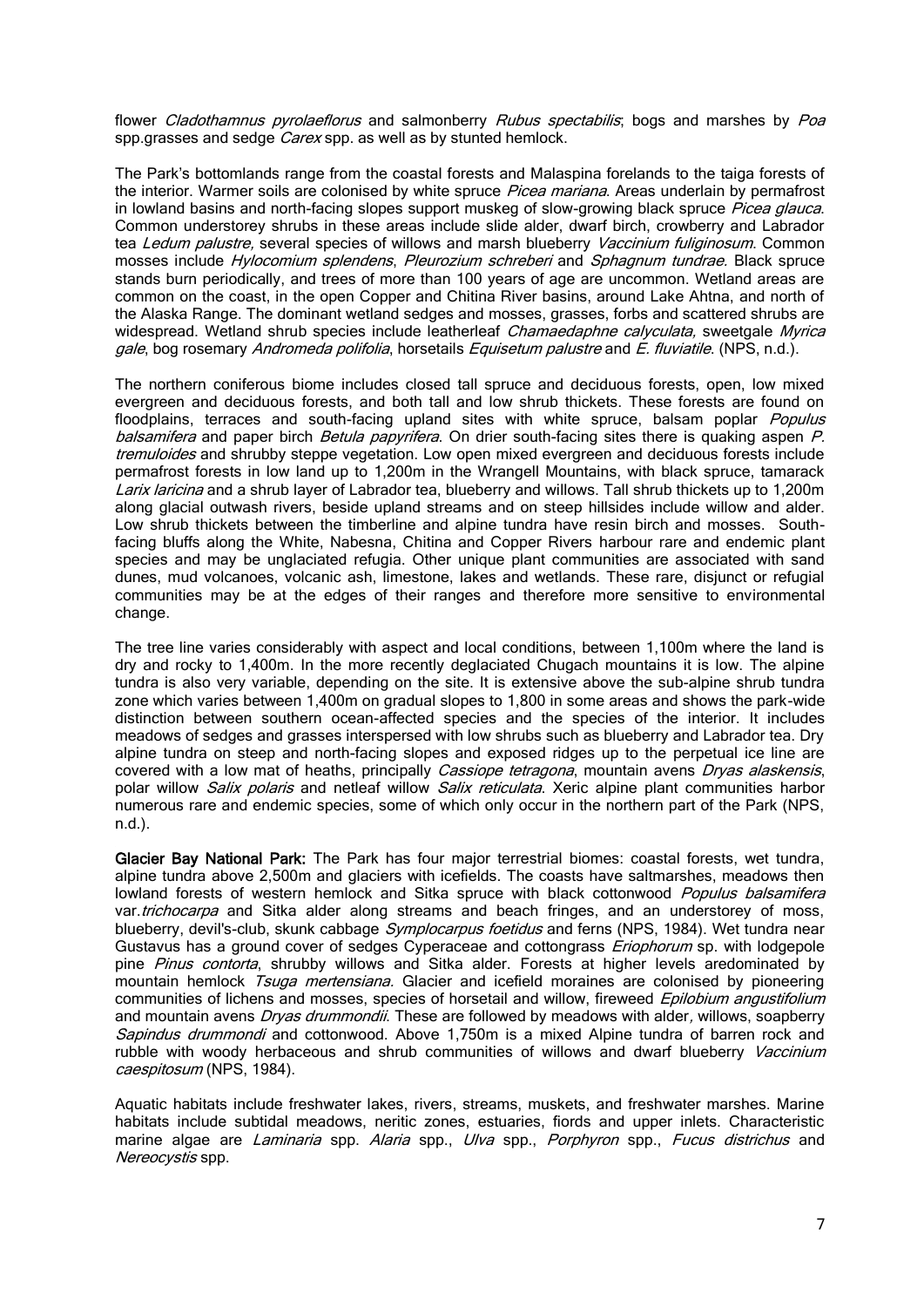## FAUNA

The immense size, relatively unaltered state, topographical range and remoteness of the four adjoining Parks cover an unparalleled display of natural processes where predators, migrants, and life cycles occur without disturbance by man There are large self-regulating populations of uncommon wildlife including 14,000 Dall sheep Ovis dalli dalli, more than a quarter of the global population, 600 grizzly bears Ursus arctos and the only habitat in the world for the bluish glacier bear Ursus americanus emmonsi, a colour phase of the black bear found nowhere else in Canada, and rarely in Alaska (PCA,2004a).

Kluane National Park: 29 mammals have been recorded in the Park, including the last major flocks of Dall sheep and the world's largest protected population of grizzly bear (600). There are also mountain goat Oreamnos americanus, moose Alces alces and woodland caribou Rangifer caribou. Other common species are arctic ground squirrel *Spermophilus parryi*, least chipmunk Eutamius minimus, jumping mice Zapus spp., snowshoe hare Lepus americanus, red fox Vulpes fulva, grey wolf Canis lupus, wolverine Gulo gulo luscus, black bear Ursus americanus, lynx Lynx canadensis and Sitka blacktailed deer Odocoileus hemionus sitkensis.

180 birds have been recorded, with 118 breeding species (PCA, 2004). Among them are arctic loon Gavia arctica, trumpeter swan Cygnus buccinator, harlequin duck Histrionicus histrionicus, whitewinged scoter *Melanitta fusca*, merganser *Mergus merganser*, snow goose Anser caerulescens, golden eagle Aquila chrysaetos, gyrfalcon Falco rusticolus, willow and rock ptarmigan Lagopus lagopus and L. mutus, sandhill crane Grus canadensis, American golden plover Pluvialis dominica, whimbrel Numenius phaeopus, a variety of owls, mountain bluebird Sialia currucoides, Smith's longspur Calcarius pictus, snow bunting Plectrophenax nivalis and timberline sparrow Spizella breweri.

The streams are cold and not very productive. The fish include several species of salmon: a population of landlocked sockeye or red salmon *Oncorhynchus nerka kennerlyi* (in decline), pink or humpback O. gorbuscha, king or chinook O. tshawytscha, and silver or cohoe salmon O. kisutch, also arctic grayling Thymallus arcticus signifer, lake trout Salvelinus namaycush, round whitefish Prosopium cylindraceum, slimy sculpin Cottus cognatus and northern pike Esox lucius.

Tatshenshini-Alsek Provincial Park: The marginal flora harbours a parallel fauna where the conditions encourage adaptive evolution. About 53 northern interior mammal species occur (PCA, 2004). Notable species include wolverine and the bluish glacier bear. The area is one of the last strongholds of North America's grizzly bear population which is seen near rivers when the salmon are running. About 200 of the known 400 Dall sheep in British Columbia have their summer and winter range just west of the Alaska Highway and there are 300-400 mountain goats. Amphibians in the region include the western toad Anaxyrus boreas, and Oregon spotted frog Rana pretiosa (VU). Reptiles are not found this far north. Peepre (1992) provides a more complete list of the animals present.

The Park provides an important migratory route for waterfowl, with at least 125 bird species known to use the region. These include Pacific loon *Gavia pacifica*, trumpeter swan, king eider *Somateria* spectabilis, bald eagle Haliaeetus leucocephalus, golden eagle, northern goshawk Accipiter gentilis, northern harrier *Circus cyaneus*, peregrine falcon *Falco peregrinus*, gyrfalcon, ruffed grouse *Bonasa* umbellus, blue grouse Dendrogapus obscurus, willow ptarmigan, sandhill crane and great gray owl Strix nebulosa, wandering tattler Heteroscelus incanus, arctic tern Sterna paradisea, Smith's longspur and snow bunting. One recently identified butterfly new to science is a subspecies of the western meadow fritillary *Boloria epithore*; another insect, rare in British Columbia, is an Arctic yellow jacket wasp *Dolichovespula albida*, which is much darker than the common species (BCPS, 2007).

Wrangell-St. Elias National Park: Historically animal populations have been scarce in the mountains, due probably to the recentness of their deglaciation. However, there is now a great variety of fauna including 48 mammals, which reflects the diversity of habitats. Carnivores include grey wolf, coyote Canis latrans, red fox, short-tailed weasel Mustela erminea, mink Neovison vison, American marten Martes americanus, wolverine, river otter Lutra canadensis, brown and black bears Ursus arctos and U. americanus and lynx Lynx canadensis. The bluish glacier colour phase of the black bear Ursus americanus emmonsi is found on the coast near Yakutat. Other mammals include collared pika Ochotona collaris and snowshoe hare Lepus americanus. Rodents include arctic ground squirrel, hoary marmot *Marmota calligata*, beaver *Castor canadensis*, muskrat *Ondatra zibethicus* and porcupine Erethizon dorsatum. Moose and caribou range in lower elevations and mountain goat and Dall sheep range high mountainous areas. Bison Bison bison were introduced in 1950 and 1962. Sitka blacktailed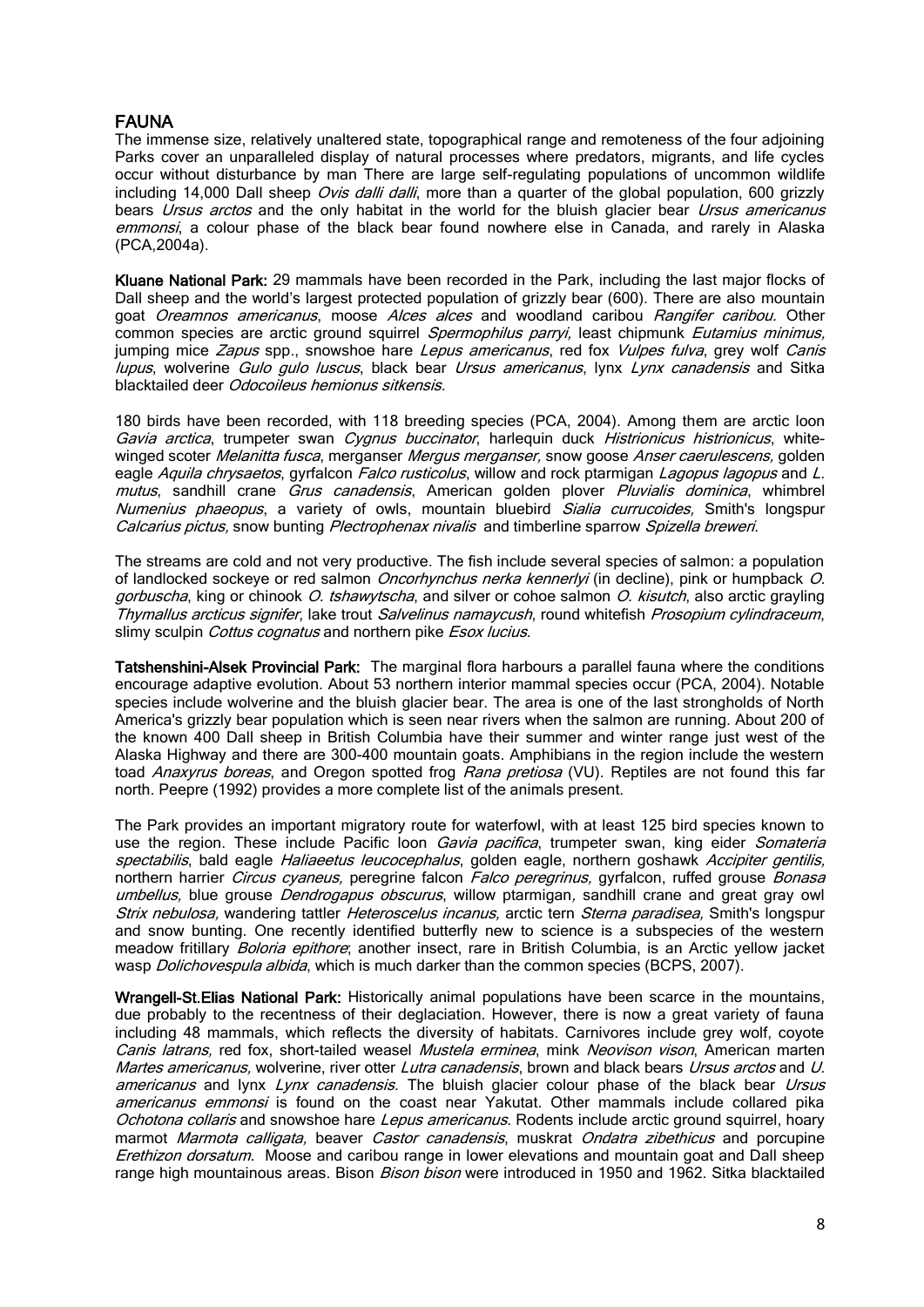deer may occur along coastal fringes. On the coast are sea otters *Enhydra lutris* (EN), Dall's porpoise Phocoenoides dalli, Kurile harbor seals Phoca kurilensis, Steller sea lion Eumetopias jubatus (EN) and killer whales Orcinus orca.

The National Park Service has record of 239 species of birds for the Park, 53 being resident (PCA, 2004). The coast has many nesting shorebirds, migrating passerines and an abundant invertebrate fauna, which are the basis of a rich food chain. Two notable coastal species in decline are Kittlitz's and marbled murrelets *Brachyramphus brevirostris* (CR) and *B. marmoratus* (EN). Birds include trumpeter swan, bald eagle, peregrine falcon, spruce grouse *Canachites canadensis*, ruffed grouse, willow ptarmigan, rock ptarmigan, white-tailed ptarmigan *Lagopus leucurus*, and many song birds. 21 species of freshwater fish are found in the Park. All five species of Alaskan Pacific salmon spawn in these waters, including red salmon, chum  $O$ . keta, cohoe, humpback and chinook, also steelhead  $O$ . mykiss. Freshwater fish species include dolly varden char Salvelinus malma, lake trout S. namaycush, steelhead trout Salmo gairdneri, cutthroat trout S. clarki, arctic grayling, burbot Lota lota, round whitefish Prosopis cylindraceum and humpback whitefish Coregonus oidschian.

Glacier Bay National Park: Twenty-eight terrestrial mammals are found in the Park and Preserve, including grey wolf, increasing in number since the introduction of moose, brown bear and black bear. Other species are snowshoe hare, red squirrel Tamiascurus hudsonicus, short-tailed weasel, marmot, beaver and porcupine, wolverine, river otter, coyote and Canadian lynx. Sitka blacktailed deer, moose and mountain goat. Unique to Glacier Bay is the Glacier Bay water shrew Sorex alaskanus. Eight marine mammals include the (reintroduced) sea otter, harbour seal *Phoca vitulina richardsii* (in decline), Steller sea lion, harbor porpoise Phocaena phocaena, humpback whale Megaptera novaeangliae, grey whale *Escherichtius robustus*, minke whale *Balaenoptera acutirostrata* and killer whale.

There is a great variety of inland and coastal habitats and upwelling currents yield high seasonal levels of productivity. Of the 230 recorded bird species only 14 sea and 23 land birds are considered common. At least 65 species of seabirds migrate or breed along the outer coast of Glacier Bay National Park and Preserve and adjacent waterways. Food resources for birds are rich in invertebrates and schooling prey fish. Species include trumpeter swan, bald eagle, golden eagle, Kittlitz' and marbled murrelets (CR) and (EN). Neotropical warblers migrate through the Park

Over 237 species of fish have been recorded, many of commercial importance. These include all five species of Alaskan Pacific salmon: chum, red, silver, pink, and king. Marine fish include Pacific herring Clupea pallasii, Pacific cod Gadus macrocephalus, capelin Mallotus villosus and Pacific sandlance Ammodytes hexapterus. The finfish harvest includes Pacific halibut *Hippoglossus stenolepis* and various rockfish Sebastes spp. and Sebastolobus spp; the shellfish harvest includes red king crab Paralithodes camtschatica, Dungeness crab Cancer magister, blue king crab Paralithodes platypus, brown king crab *Lithodes aequispina*, and tanner crab *Chionoecetes biardi* (USA, 1991). The freshwater fish fauna is more limited and includes dolly varden char, cut-throat trout and three-spined stickleback Gasterosteus aculeatus, round whitefish and northern pike.

## CONSERVATION VALUE

The aims of conservation are largely to reconcile the claims of local people with the growing recreational use and conservation of the integrity of the area. The four Park managers meet regularly and there is increasing cooperation with First Nation people in Canada and Alaska. The immense size, relatively unaltered state, topographical range and remoteness of these four adjacent Parks enclose an unparalleled display of natural processes and a refuge for large self-regulating populations of grizzly bear, dall sheep and mountain goats and other wildlife of all kinds. The complex of glaciers and high peaks in the St. Elias Range has the four highest peaks in Canada, the second highest peak in the U.S. and the largest non-polar icefield in the world; the Wrangell Mountains has three peaks over 5,000m in a park ranging from coastal and taiga forests to arctic wilderness. The salmon-rich Tatshenshini-Alsek rivers make the only ice-free vegetated link between the Pacific and the interior. Glacier Bay is a deeply dissected land of dynamic retreating and advancing glaciers, 16 being tidewater glaciers, with a 5,000m elevational range of stages in ecological succession from marine on the continental shelf to arctic mountain top. The whole area lies in a WWF-designated Global 200 Eco-region.

## CULTURAL HERITAGE

Kluane National Park: There were settlers in southwest Yukon as long as 8,000 years ago and there is evidence for a late prehistoric culture between 1,600 and 150 years BP. Before the 19th century, the area was inhabited by the Southern Tutchone and Tlingit peoples whose descendents are the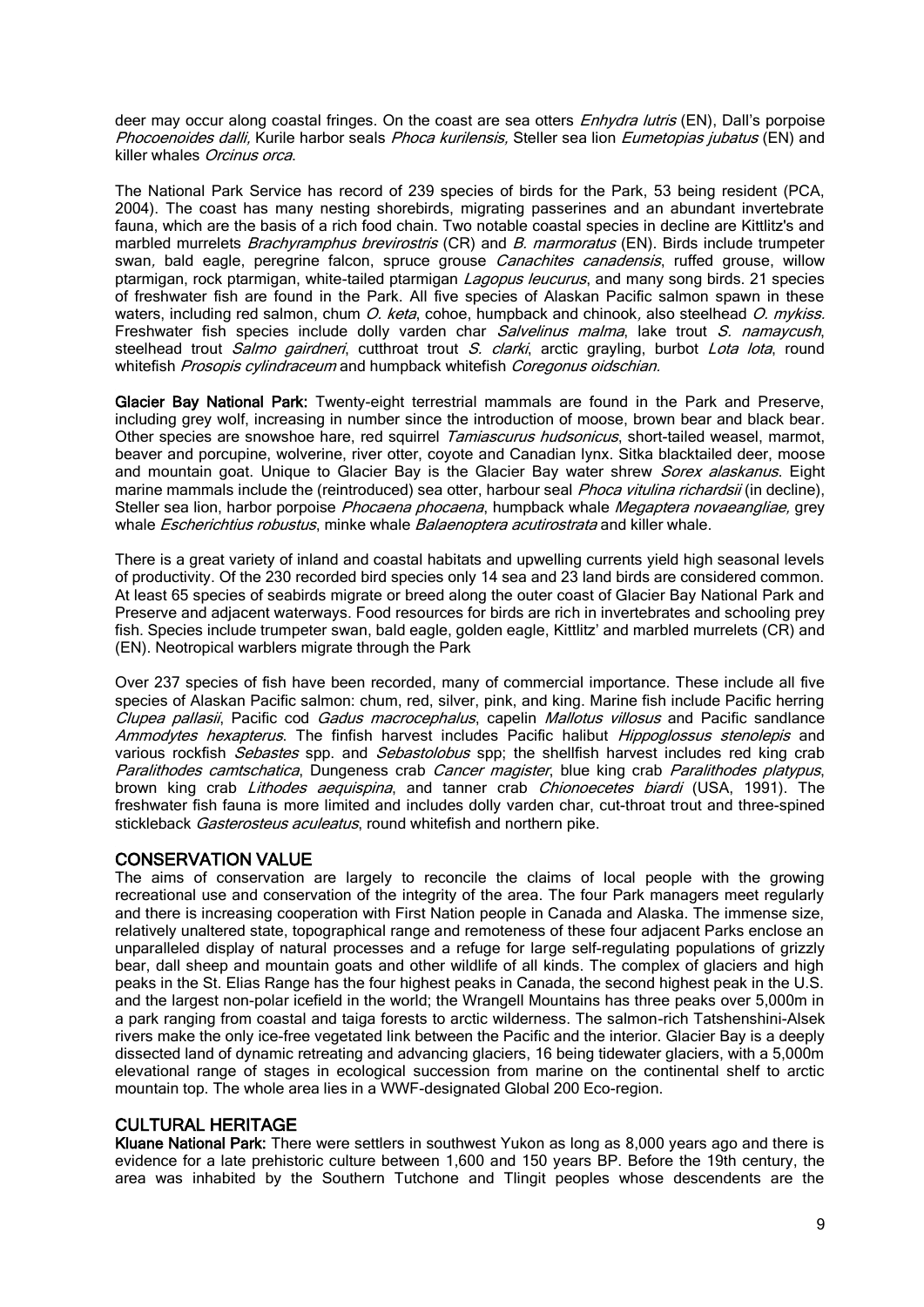Champagne, Aishihik and Kluane First Nations. The area was opened up to the West by fur traders and by the Klondike Gold Rush. In 1943-1944 during World War II, the North Alaskan (Haines) Highway and parallel pipeline which form the eastern boundary of the Park, were built from the port of Haines in panhandle Alaska to Haines Junction in the Yukon as a supply route for Alaska The exclusion from the Park of the aboriginal people from the mid to late 20th century led to deterioration of the Park's ecology and of the native culture which was not passed on. However, the re-integration of these traditional inhabitants is now being funded by the government and the Southern Tutshone language is being used on signs.

Tatshenshini-Alsek Provincial Park: The Tatshenshini-Alsek Rivers were used as major travel and trading routes by the Tutchone of the interior and the coastal Tlingits. The village of Nesketahin, near Dalton Post, Yukon, was an important focal point. The Champagne and Aishihik First Nations who lived until recent times in fishing villages along these rivers are the descendants of these people and the land is still theirs.

In 1897 Jack Dalton, a fur trader, established the first white trading post in the Tatshenshini Basin on the Dalton trail to the Klondyke goldfields, based on the old Indian routes, now the Haines or Alaska Highway. Mineral exploration, mainly for copper and placer gold, has occurred sporadically during the 20th century. In the 1980s a very large copper deposit in the Park (Windy Craggy) was discovered in the head waters of the Tatshenshini River which could have become the hemisphere's largest open-pit copper and gold mine. The establishment of Tatshenshini-Alsek as a Class A Wilderness Park prevented further mineral exploration or development, and has led to all other mineral claims within the Park being extinguished.

Wrangell-St.Elias National Park: Humans entered the area as the glaciers retreated: the Park contains important Athabaskan prehistoric and historic sites 8,000 years old. There is evidence of settlement and caribou hunting in the middle Copper basin for the past 1,000 years. The Ahtna were the dominant people along the river; the coastal cultures came mainly from the southeast: first the Eyak, then the Tlingit along the coast who began to displace them between 1,500 to 500 years ago. Copper was a local item of trade for at least 1,600 years. Russian fur traders arrived in 1783, ranging over the area for 85 years. The mountain names commemorate Baron von Wrangel, arctic explorer and Russian governor of Alaska (1829-35), and St.Elias, the saint's day when they were first sighted by the Russian explorer Bering. In 1867 Alaska was purchased by the United States. The Klondyke and later gold rushes in the late 19th to early 20th centuries opened the area up. In 1900 cliffs of 70% pure copper were discovered in the southern Wrangell Mountains and the rich seam was worked between 1911 and 1938 by the Kennecott Copper Corporation. Its exhaustion left a ghost town now appreciated as a relic industrial site, the Kennecott Mines National Historic Landmark. Other historical gold mining sites are the Bremner Historic Mining District, Chisana Historic Mining Landscape and the Copper Bluff segment of the Valdez Trail.

Glacier Bay National Park: The earliest evidence of occupation in the area dates back to about 10,000 years ago, though many coastal settlements have been demolished by tidal waves, storms and advancing glaciers. In the 18th and 19th centuries the territory was occupied by the Tlingits among whose main settlements were near Excursion Inlet east of the present town of Gustavus, and a permanent village at Dry Bay at the mouth of the Alsek River, indicating its local importance (NPS, 1984). The Tlingits also had seasonal food gathering camps, 21 of which have been found in the Park and Preserve. The area was visited by navigators, explorers and fur-traders such as Chirikoff in 1741, first of the Russians who dominated the area until 1867 from their capital at Sitka. Cook followed in 1778, Laperouse in 1786, Vancouver, who discovered and charted the Bay in 1794, when the glacier extended to the sea. The conservationist John Muir who visited in 1879 popularised the area during the 1880s and 1890s. Later settlements rose around Western mining, fur-trading, logging, commercial fishing and pioneering. However, the damp climate and rapidly growing vegetation of the region have obliterated most of these. Two Park structures are classified as historic monuments: Harbeson cabin and woodshed (1930s-1940s) on the east shore of Dundas Bay, and Dundas Bay cannery which was active from 1900 to 1931. Cape Spencer lighthouse is listed on the National Register of Historic Places (NPS, 1984).

## LOCAL HUMAN POPULATION

Kluane National Park: The Park is on the traditional lands of the Champagne and Aishihik First Nations in the southeast and the Kluane First Nation in the northwest, although on the Park's creation in 1943 they were excluded from it and the indigenous culture was ignored. Only their village of Klukshu in the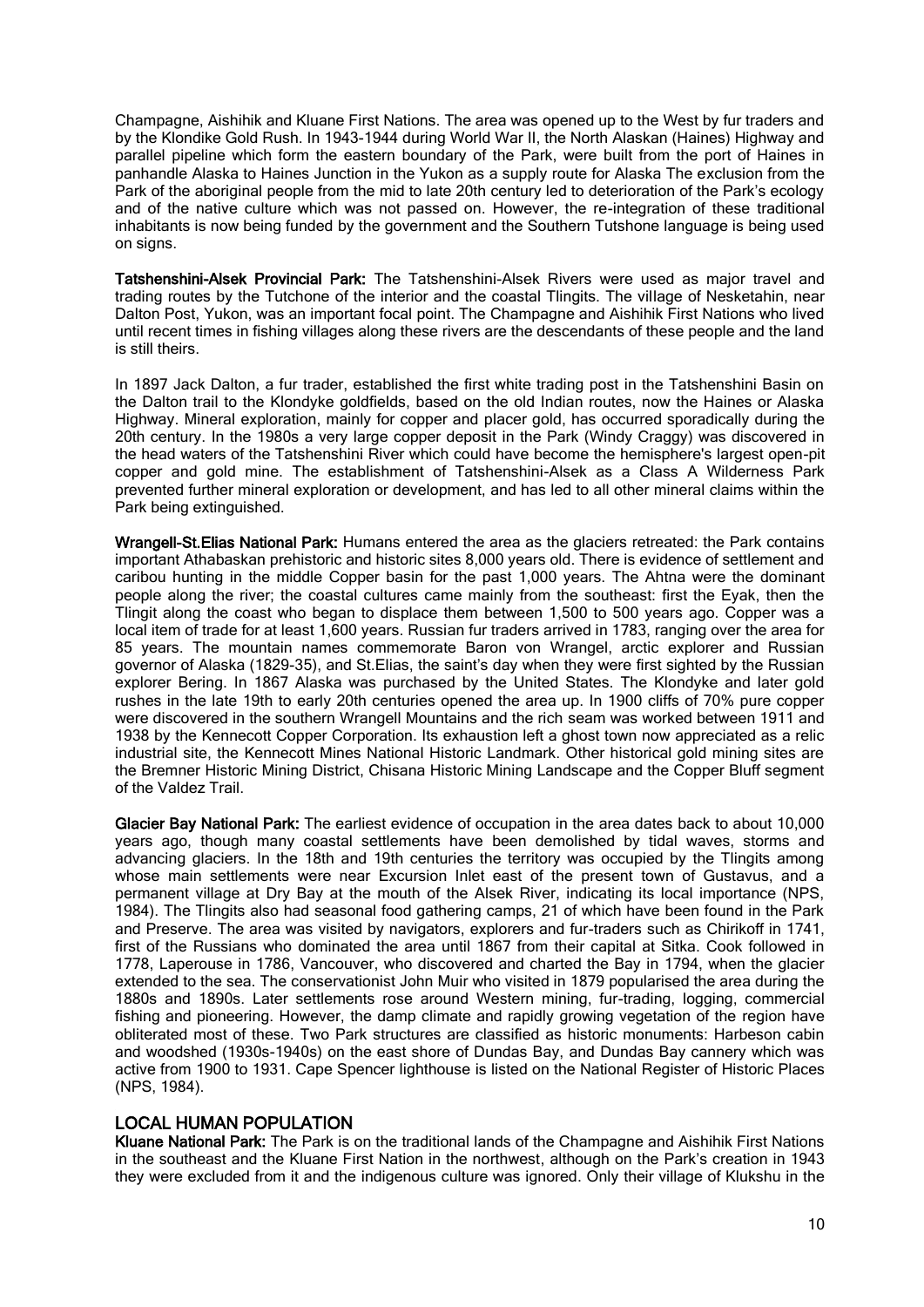Yukon is now inhabited. Their land claims were recognised in 1993 and they now exercise a legal right to use protected areas for sustenance hunting, fishing, gathering and ceremonial and spiritual practices. The surrounding area has 1,000-1,200 inhabitants; Haines Junction just outside the Park has a population of 400 and there are a few other small settlements along the Alaska Highway (PCA, 2004a).

Tatshenshini-Alsek Provincial Park: None of the former fishing villages of the Champagne and Aishihik people along the Tatshinshini River is now inhabited. But they have successfully filed a land claim with the federal government defining most of Tatshenshini-Alsek as their traditional territory. Most now live in the Yukon but fish and hunt in the Park, mainly near the Alaska Highway. There are no roads nor, except for five roadside cabins, permanent residents in the Park (PCA, 2004a).

Wrangell-St.Elias National Park: The Ahtna are the dominant native people along the Copper River, especially in the more fertile region north of the Wrangell mountains. The Upper Tanana live on the Park's northern edge. The coast is peopled by the Eyak and Tlingit. Since the Alaska Native Claims Settlement Act was passed in 1971 the native peoples have legally acquired 364,200 ha within the Park and are permitted their customary subsistence use of its resources. The area has more than 725 mining claims on abandoned gold and copper workings, but is now thinly populated with only 200 people living on Park inholdings and some 300 along the boundary.

Glacier Bay National Park: More than 200 people live in Dry Bay during the summer for commercial and subsistence hunting and fishing in the Preserve. There is a fish processing plant and related support facilities there. At present, there are no permanent Native American settlements in the Park or Preserve, except for a summer population of about 30. The NPS does not concede that the local people have rights within the Park: there is currently no subsistence use of the 4,000 hectares of tentative native allotment claims, and portions may revert to federal ownership as land claims are resolved (USA, 1991). The local centre of Gustavus has some 400 inhabitants, the number doubling in summer. An administrative site at Bartlett Cove employs 13 people year-round and 135 in the summer. Four communities, at Hunah, a Tlingit settlement, Elfin Cove, Pelican, and Gustavus, rely on commercial fishing in and around Park waters (NPS, 1984).

## VISITORS AND VISITOR FACILITIES

Kluane National Park: In 2003, an average of 66,400 visitor days were recorded for the Park. There is a seasonal visitor centre at Sheep Mountain on the Alaskan Highway, with 21,000 visitors in 2003, and another at the town of Haines Junction, with an average of 40,000 visitors by 2007, where the Park's headquarters and good hotels and restaurants are located. Controlled access to water and by horse are permitted. Camping is possible at 63 campsites. There are 200 km of trails of all degrees of difficulty, 50 km being accessible from the Alaska Highway, and 400 km of unmaintained routes. There are also guided touring, fishing and ice-fishing, mountain biking, swimming, boating, kayaking, rafting, climbing, mountaineering, cross-country skiing, snow-shoeing and dog-sledding. Kathleen Lake is a focus for water-based recreation with a 40-site campground and receives some 1,400 parties a year. Snowmobiling within the Park is permitted only there (PCA, 2004a). There are new interpretive programs for the waterways, culture and winter recreation. There is an airport at Whitehorse 130 km east and flightseeing is available. The interpretation of First Nation culture and a wider range of visitor experiences are being developed (PCA, 2007)

Tatshenshini-Alsek Provincial Park: This is a wilderness park and there are very few facilities in 2006 except for simple campsites. In 2003, 2-3,000 people rafted the Tatshenshini and Alsek rivers, paying a fee either in Kluane National Park for the upper reaches, or in Glacier Bay National Park for the trip to the coast (PCA,2004a). The rivers are icy and the Alsek is challenging, becoming impassable at Turnagain Canyon. In addition to commercial river rafting, non-commercial river rafters, kayakers and canoers use the rivers. There are 25 campsites along the two main rivers for which maps are available, hiking along old mining tracks, a number of mountain bike trails and wildlife viewing from the Alaska Highway which gives good views of the country. Guided hunting is permitted, also limited snowmobiling in an area alongside the Highway. Grizzly and black bears are common in the fall: maps are issued giving and grading bear-contact zones.

Wrangell-St. Elias National Park: This Park is publicised as the Mountain Kingdom of North America and in 2006 there were 50,336 visitors (in 2004, 57,221). There is a main visitor centre near Copper Center and a Museum for Ahtna heritage is planned. There are ranger and visitor contact stations at Slana in the north, at Chitina, McCarthy and Kennecott in the Chitina watershed, and at Yakutat on the coast.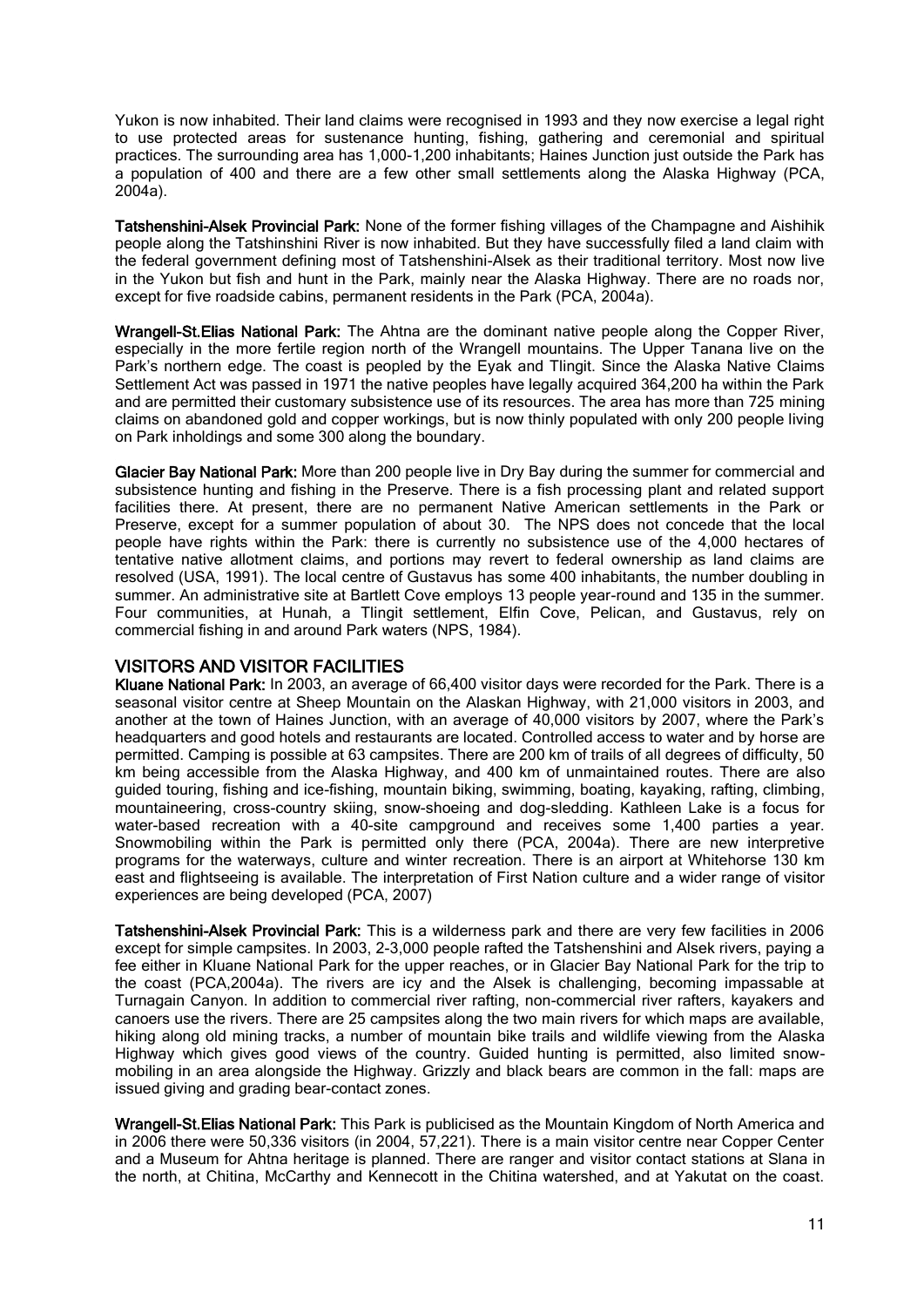These provide information, books and interpretive programs. 17 hunting concessions employ 65-75 guides, offering air and shuttle transport, flightseeing, backcountry and glacier trekking, tours of the Kennecott mine site, mountaineering and rafting. Two roads lead into the Park, to Nabesma and up the Chitina valley to Kennecott. At Yakutat on the coast there is ocean kayaking and whale watching. Motorboats, snowmobiles and aircraft may be used and there are several air strips throughout the Park. Although the Park does not close, winter services are few. (PCA, 2004a; NPS, 2007).

Glacier Bay National Park: There were steamship excursions in the late 19th century but these stopped after the 1899 earthquake and until 1965 there were few other tourists. By 1983 however, there were 96,000 visitors, in 1984, 89 cruise ship entries, in 1992, nearly 200,000 visitors and by 2004, 408,143 (NPS, 2004). They come by cruise ship, tour boat, charter boat and small aircraft (USA, 1991). A Park interpretive programme, cruise ship naturalists and tour boats provide various formal and informal services. Facilities in the Park include an airstrip and visitors' centre near Gustavus, a ranger station, 5 km of marked trails, guided kayak tours and a boat fuel dock. The visitor centre is at Glacier Bay Lodge at Bartlett Cove, with 55 cabin units, and a 35-unit campground from mid-May to mid-September. A one-mile recreational zone exists around the campsite. Access to the back-country is usually by tour boat which drops off kayakers, hikers, campers and skiers. Aerial sightseeing and boat charters are available (NPS, 1984). In the Preserve where there are 24 fish camps airstrips and roads, sport hunting and fishing, trapping and commercial fishing are allowed. A joint US Forest Service/National Park Service visitor information station, giving detailed information about the Park, is operated from the Centennial Building in Juneau (NPS, 1984).

## SCIENTIFIC RESEARCH AND FACILITIES

In Kluane National Park research has been carried out on glaciology, alpine ecology, grizzly bears, bear-human conflicts, breeding birds, Kokanee salmon, visitor use and cultural history. A Kluane Boreal Forest Project has concluded and some 15 later projects are amalgamated in the long-term Kluane Ecological Monitoring Project run by the Arctic Institute Research Station, Yukon Territorial Government Environment, Canadian Wildlife Service and Yukon College. These are studying especially the effect of climate warming on the spread of sprucebark beetle and on glaciers, moose, sheep, caribou and ground squirrels. In the Tatshenshini-Alsek Park a number of land use studies and faunal surveys have been conducted and NGOs have carried out biophysical and land-use research. Many animals of the area remain unstudied, except for grizzly-human interaction; but an ancient ice-preserved human cadaver (Kwaday dan Tsinchi) has been investigated. In Wrangell-St. Elias National Park research has centred on monitoring of glaciers, volcanic and seismic activity, fauna, flora and fire by scientists from the University of Alaska, and big game and aquatic surveys by the Alaska Department of Fish and Game. It has been found that the local glaciers contribute to the ocean twice as much meltwater than the Greenland ice-cap. Ethnographic, archaeological and anthropological studies are also being made. Information on the Park's taxa is supplied by the ongoing NPS Inventory and Monitoring programs; this also runs interpretive and educational programs on the park's natural and cultural values (PCA, 2004a).

Glacier Bay has been studied scientifically since the 1880s and the large Harriman Alaska Expedition called by in 1999. Glacier research began as early as 1890 and has continued since 1926 under Dr W.O. Field and a cadre of geologists, glaciologists and botanists inspired by his work (USA, 1991). The area is a natural and accessible laboratory for monitoring plant succession and animal recolonisation following glacial retreat - one of the main reasons for the establishment of the National Monument in 1925 (NPS,1984). Research into terrestrial revegetation was pioneered between 1916 and 1966 by W.S.Cooper and D.B.Lawrence, and continuous documentation for more than 70 years has provided one of the most complete descriptions of vegetative development in the world, the resulting insights greatly shaping plant succession theory (NPS, 1984). Five main research areas have been geology, glaciology and climatology; terrestrial ecosystems; marine and aquatic ecosystems; resource management; and history, ethnology and anthropology (Wood et al., 1984). The humpback whale has been studied and monitored for 30 years (PCA, 2004). The endangered Kittlitz's murrelet and the decline of the harbour seal, sealions and sea otters are also studied. Present research covers nine marine mammal species, bird and fish inventories, oceanography, undersea acoustic monitoring, coastal mapping and bear habitat. The Alaska Science Center of the U.S.Geological Service is collaborating with the NPS in 12 mainly water management-related projects. The Glacier Bay Science Symposium, held every five years, provides a forum for scientists working in the region to exchange information on their work (USA, 1991). The National Park Service offers logistical and communication support to research groups; the Park has a research station and it hosts a large summer research program for students, especially for the Hoonah villagers to learn more about their culture. The Park office maintains a collection of 3,500 specimens and a reference library. Long term ecological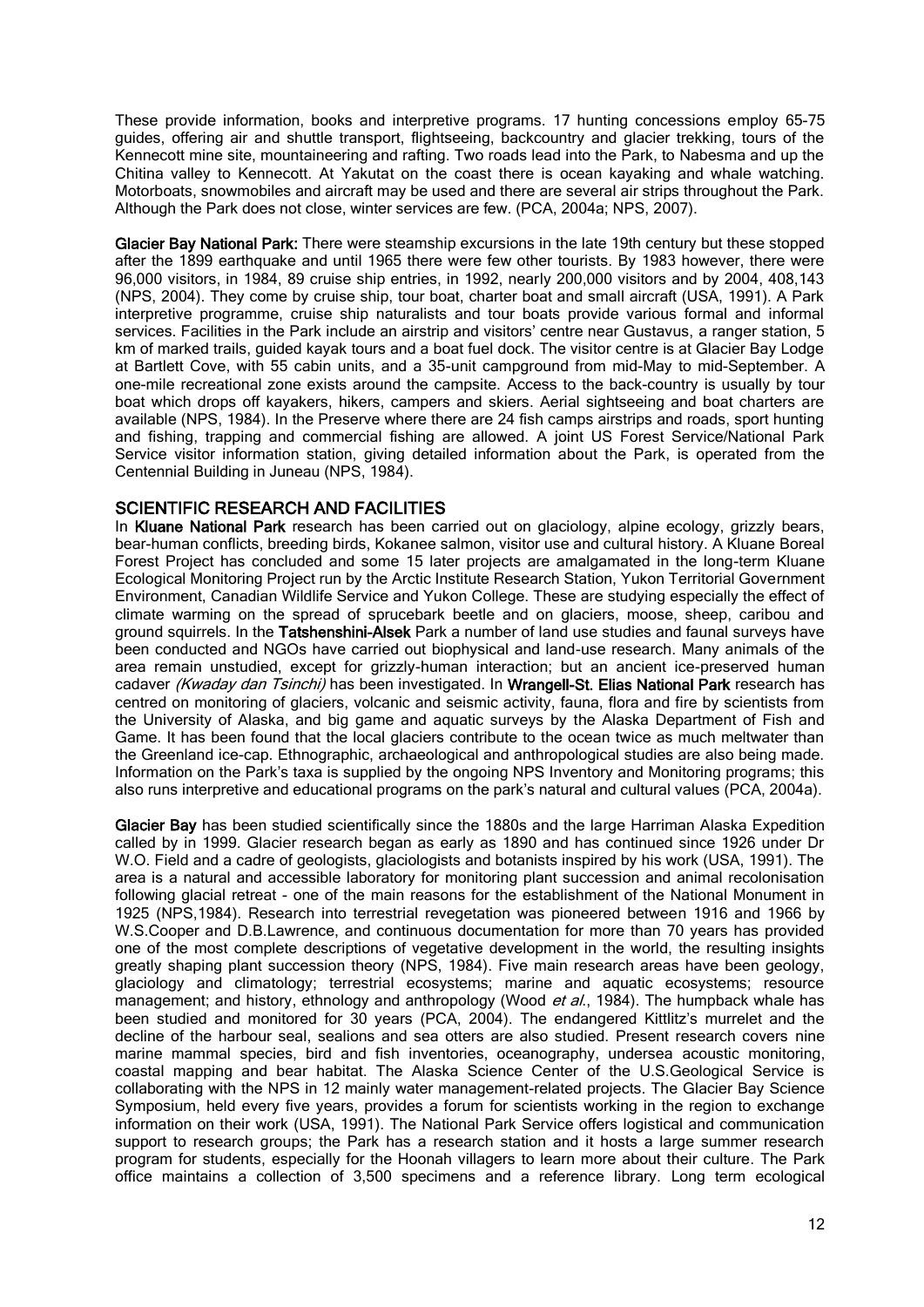monitoring programs for each park determine the key indicators. The condition of these is used to inform park management.

## MANAGEMENT

Kluane National Park Reserve: The Park is administered by Parks Canada. Management decisions are governed by a holistic view of the Park's complex and dynamic ecosystems to conserve natural diversity and cultural values, provide for backcountry recreation, wildlife viewing, scientific research and education. In 1998 an MoU confirmed international cooperation on management of the parks. The expanded and revised Management Plan approved in 2004 lays down a program of protection and conservation through regular patrols and the compilation of a resource inventory in the Kluane Ecological Monitoring project. Land claims by the Champagne and Aishihik and Kluane First Nations have been recognised since the 1993 and 2004 agreements on their customary use of the Park's resources for sustenance, and they now also participate in the Park's management. Fishing for sport is permitted. The Park is zoned as follows: Zone I: Special Preservation - 13 areas (14%); Class II: Wilderness – most of the Park (85%); Class III: Natural Environment – a limited area and Class IV: Outdoor Recreation – a limited area (1% together). Hunting is prohibited except in the Reserve (NPS, 2004b).

Tatshenshini-Alsek Provincial Park: Tatshenshini-Alsek is co-managed by the British Columbia Ministry of Water, Land & Air Protection and the Champagne and Aishihik First Nations. During the 1980s and 1990s a coalition of over 50 conservation groups, the Tatshenshini International, campaigned to protect the area from copper mining, resulting in its designation as a Wilderness Area. As a Class A Provincial Park, exploitation of all commercial resources is prohibited unless they enhance the area's natural values; settlements, roads and activities incompatible with wilderness are prohibited. To preserve the wilderness, 171 mineral claims which predate park designation are no longer recognised and mining is prohibited. A Management Plan was approved in 2001 through open consultation with the public. The Champagne and Aishihik First Nations filed a comprehensive land claim with the federal government defining their traditional territory, including most of the Park. Since aboriginal rights to land and sustenance resource use in British Columbia are respected in protected areas, subject to conservation objectives, their representatives were co-opted into the Park's management in 1996. Apart from the Alaska Highway corridor which occupies less than 5% of the area, the entire Park is zoned and managed for wilderness preservation, back-country recreation, research and education.

Wrangell-St.Elias National Park and Preserve: These are administered by the National Park Service under the U.S. Department of the Interior under the Organic Act. About 67% of the area has been designated Wilderness. Hunting is permitted in the Preserve but not in the National Park. Agreements with the Ahtna people are being drawn up. The Park Service is to issue certificates of access to people with established and maintainable land holdings within the Park and Preserve if there are no unacceptable impacts to the park's resources. To ensure the protection and perpetuation of the region's transboundary ecosystems their cooperative management was agreed in an International Accord between United States of America, the Province of British Columbia, the Yukon Territory, the Government of Canada and the Canadian First Nations. Members meet regularly to agree common policies, joint procedures for management, search and rescue, law enforcement, employee training and the exchange and integration of data.

Glacier Bay National Park and Preserve are administered under the Organic Act by the U.S. National Park Service headquartered at Bartlett Cove, with administrative and policy guidance from the NPS regional and national directors. The designation of 85% of the Park as a wilderness area reinforces strict protection The aims of the 1984 General Management Plan were ecosystem conservation, baseline study and monitoring, public recreation scientific research and education, and in the Preserve, the proper management of ongoing resource uses. Five zones were defined: Wilderness waters, Nonwilderness waters; Wilderness lands; Development; and Special Use. Guidelines were laid down for visitor use, land protection, natural and cultural resources and facility development in a Wilderness Visitor Use Management Plan in 1989. Both Plans are being updated. The less protected Glacier Bay National Preserve has a major commercial fishery (PCA, 2004a). Wildlife protection zones are closed during the nesting season from May 1 to September 1 and a mid-channel marine corridor in Glacier Bay is designated for motorised vessels between June 1 and August 31 to protect humpback whales from disturbance while feeding.

Although they have been heavily exploited in the past, especially at the mouth of the Alsek river, the Park's resources are now protected by law from consumptive uses such as hunting, trapping and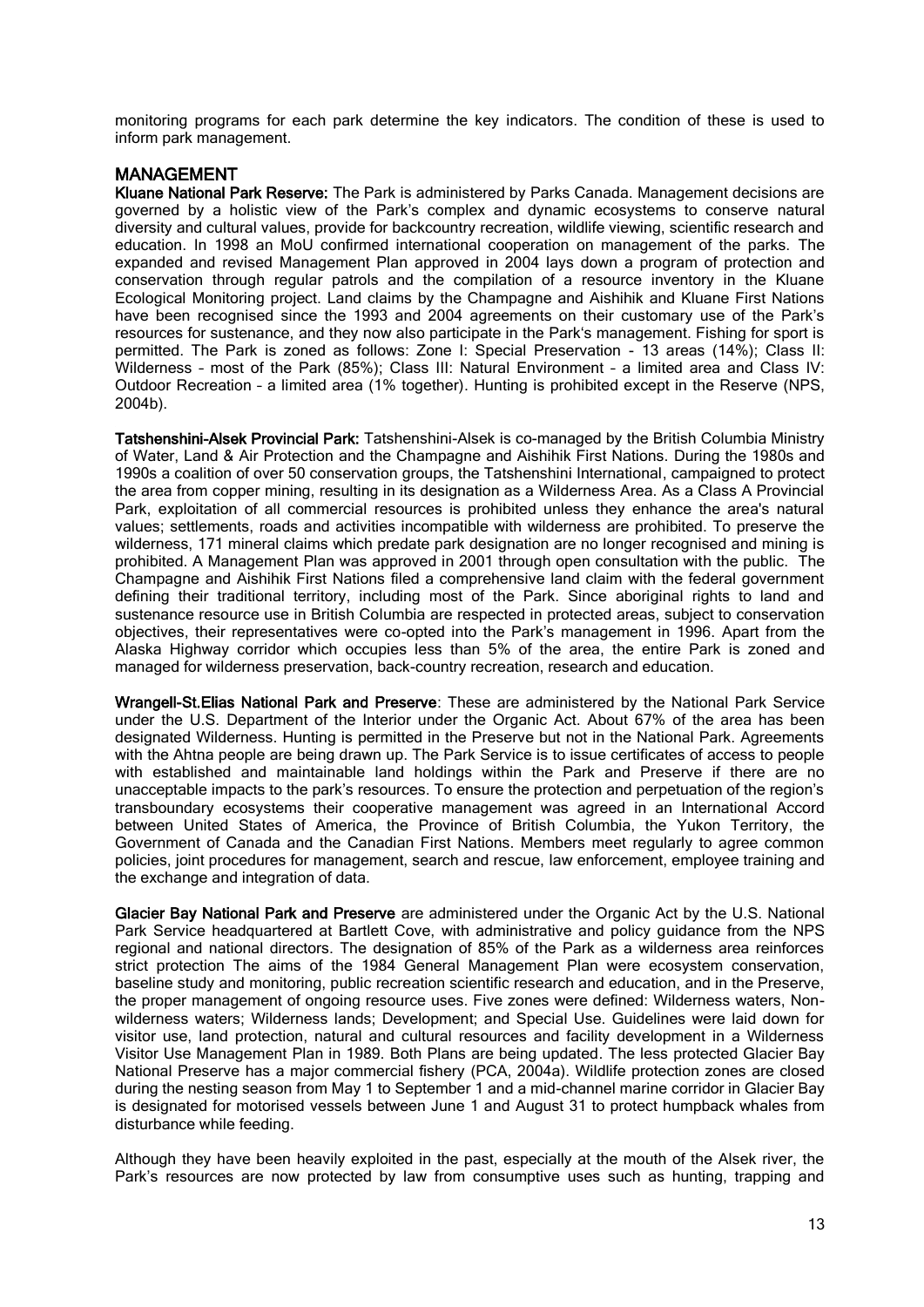commercial fishing except in the Preserve though this also has Wilderness and Natural zones. Native seal-hunting is proscribed as may harvesting of marine fish and shellfish be unless they prove to be compatible with the conservation of the marine ecosystem (USA, 1991). Uniquely for the US, the establishing legislation gave management of the ocean waters, the outer coastal fringe and the bottom of the Bay to the National Park Service. Collaborating agencies include the US Forest Service, US Department of Agriculture; National Marine Fisheries Service & National Oceanic and Atmospheric Administration, US Department of Commerce; Fish & Wildlife Service, US Department of the Interior; the US Man & the Biosphere Program, US Department of State; and the Canadian Parks Service. The National Park Service cooperates with Canada to protect the watershed of the Alsek River, and provide for cooperative visitor use (USA, 1991).

## MANAGEMENT CONSTRAINTS

The Parks are not yet under great stress except by comparison with the pristine quality of their wilderness. The effects of climate warming, poaching and the pressure of tourist boats and commercial fishing on Glacier Bay are the main problems. The displacement of native peoples has led to friction and the loss of traditional knowledge, and more ecologically sensitive measures are now followed.

Kluane National Park: Poaching, especially of Dall's sheep is troublesome and recently, climate warming has led to dieback of white spruce due to eruptions of spruce-bark beetles. The Alaska Highway pipeline route is close to the Park boundary and there is a pipeline right of way through the Park, although it is not in use. There are unsettled mining claims within the Park. Prospective mines and motorised tourism could become a threat to the wildlife and wilderness qualities of the Park.

Tatshenshini-Alsek Provincial Park: During the past decades the river has experienced an explosive growth in tourist use with the growing interest in rafting. Proper management and regulation are required to ensure that the wilderness is not damaged from overuse though this use is low at present. Use levels on the rivers are controlled by requiring users to hold a Park Use Permit.

Wrangell-St.Elias National Park: Senate Bill 5.49 has proposed that 9,720,000ha of the Park would be open to recreational trophy hunting. IUCN has no documentation on the significance of this threat. Mining is allowed to continue on valid existing claims but new locations are prohibited. Poaching of moose, Dall sheep and caribou, as well as the development of some inholdings is occurring.

Glacier Bay National Park: Many old land claims and rights to harvest marine resourcesby the Hunah Tlingits remain unresolved but remain under discussion (PCA, 2004a). Changes in natural conditions and patterns of land use, the increase in visitor pressures and number of cruise ships (now limited) may have affected the numbers of humpback whale which declined sharply in 1978 and have fluctuated at lower levels ever since (Chapman, 1982). A great but unknown amount of illegal commercial fishing takes place in wilderness waters but eventually, after several decades, 55% of the Park's marine waters will be closed to commercial fishing.

## **STAFF**

Kluane National Park: 15 full-time plus 2 part-time employees: Park Warden and interpretive staff (graduates), administrative and technical staff, 10 seasonal and 7 term employees (PCA, 2004a). Tatshenshini-Alsek Park: One seasonal employee located at Haines Junction and a seasonal part-time Area Supervisor (PCA, 2004a).

Wrangell-St.Elias National Park: 38 permanent full-time staff: Superintendent with Chief Ranger and planning, management, administrative, interpretive, protection and maintenance staff with 65 seasonal employees and 56 volunteers giving 2,576 hours (NPS, 2007).

Glacier Bay National Park: 51 permanent full-time staff: Superintendent, Chief Ranger, Chief Naturalist, Chief of Resources and a marine research biologist; 11 in administration, 14 in protection, 26 in resource management, 19 in interpretation, 29 in maintenance; also 48 seasonal employees. There are ranger stations at Bartlett Cove and Dry Cove. A range of expert assistance on training, conservation and management is available from several sources (PCA, 2004a).

## BUDGET

Kluane National Park: Government funding for 2004: US\$3,000,000 (PCA, 2004a).

Tatshenshini-Alsek Provicial Park: Government funding US\$50,000 annually (PCA, 2004a). In 1993, river rafting generated about CDN\$2,000,000 in seasonal economic activity, most of which is split between Canadian and American outfitters (Adventure Travel Society, 1993).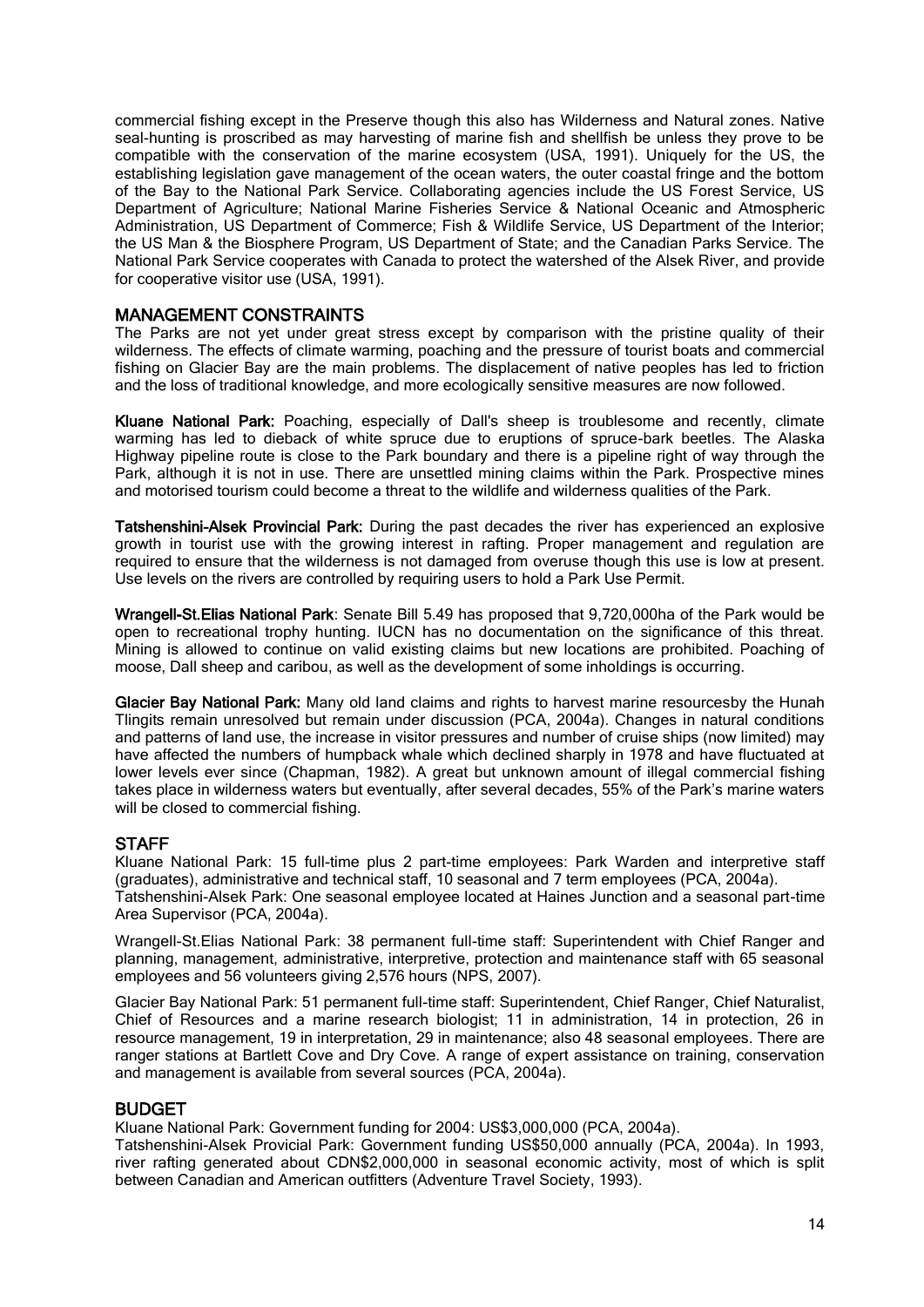Wrangell-St.Elias National Park: Government funding in 2005 was US\$4,003,000 for management, administration, interpretation, and protection (NPS, 2007).

Glacier Bay National Park and Preserve: Government funding in 2004 was US\$3,500,000 for administration, interpretation, maintenance and research (PCA, 2004a). Donations, grants and services from the Alaska Natural History Association were to be increased to \$40,000 by 2005 (NPS, 2007).

#### LOCAL ADDRESSES

Superintendant, Kluane National Park & Reserve, Box 5495, Haines Junction, Yukon Territory, Y0B 1L0, Canada.

Parks Canada, Yukon Field Unit, 300 Main Street, Whitehorse Y1A 2BS, Yukon Territory, Canada,

Champagne and Aishihik First Nations, Box 5309, Haines Junction, Yukon Territory, Y0B 1L0, Canada.

Director, Tatshenshini-Alsek Park, British Columbia Park Service, Ministry of Water, Lands & Air Protection, 3726 Alfred Street, Smithers. VOJ 2NO. British Columbia, Canada.

website: [Kluane Tatshenshini-Alsek \(Parks Canada\)](http://www.pc.gc.ca/progs/spm-whs/itm2-/site4_E.asp)

Superintendant, Wrangell-St.Elias National Park & Preserve, PO Box 439, Copper Center, Alaska 99573, U.S.A.

website: [Wrangell-St. Elias National Park and Preserve \(U.S. National Park Service\).](http://www.nps.gov/wrst/index.htm)

Superintendant, Glacier Bay National Park and Preserve, PO Box 140, Gustavus Alaska 99826, U.S.A.

United States National Parks Service, Alaska Regional Office, 240 West 5<sup>th</sup> Street, Anchorage, AK 99501, U.S.A.

website: *[Glacier Bay National Park and Preserve](http://www.pc.gc.ca/apps/links/goto_e.asp?destination=http://www.nps.gov/glba/) (U.S. National Park Service)*.

#### **REFERENCES**

The principal sources for the above information were the original nominations for World Heritage status and the Parks Canada Agency (PCA) (2004a). Periodic Report on the Application of the World Heritage Convention. Section II. Report on the State of Conservation of Kluane/Wrangell-St Elias/Glacier Bay/ Tatshenshini- Alsek. Parks Canada Agency, Ottawa.

#### Kluane National Park and Reserve:

Arendt, A. et al. (2002). Rapid wastage of Alaska glaciers and their contribution to rising sea level. Science 297: 382-386.

Berg, E. & Henry, J. (2003). The History of Spruce Bark Beetle Outbreak in the Kluane Region as Determined from the Dendrochronology of Selected Forest Stands. Parks Canada Report. 46 pp.

Cruikshank, J. (2005). Do Glaciers Listen? Local Knowledge, Colonial Encounters, and Social Imagination. University of British Columbia Press, Vancouver. 288 pp.

Champagne and Aishihik Band (1988). From Trail to Highway. 45pp.

Danby, R. & D. Slocombe (2002). Protected areas and intergovernmental cooperation in the St. Elias region. Natural Resources J., 42(2): 247-82.

Douglas Ecological Consultants Ltd. (1980). Biophysical Inventory Studies of Kluane National Park.

Garbutt, R. (2005). 2004 Yukon Report. Canadian Forest Service, Victoria, B.C. 11 pp.

Krebs, C.,Boutin J, & Boonstra R.(eds.). 2001. Ecosystem Dynamics of the Boreal Forest: The Kluane Project. Oxford University Press, Oxford. 511 pp.

Parks Canada Agency (2007). website: [Kluane Tatshenshini-Alsek \(Parks Canada\)](http://www.pc.gc.ca/progs/spm-whs/itm2-/site4_E.asp)

---------- (2004). Kluane National Park and Reserve of Canada: Management Plan. Ottawa.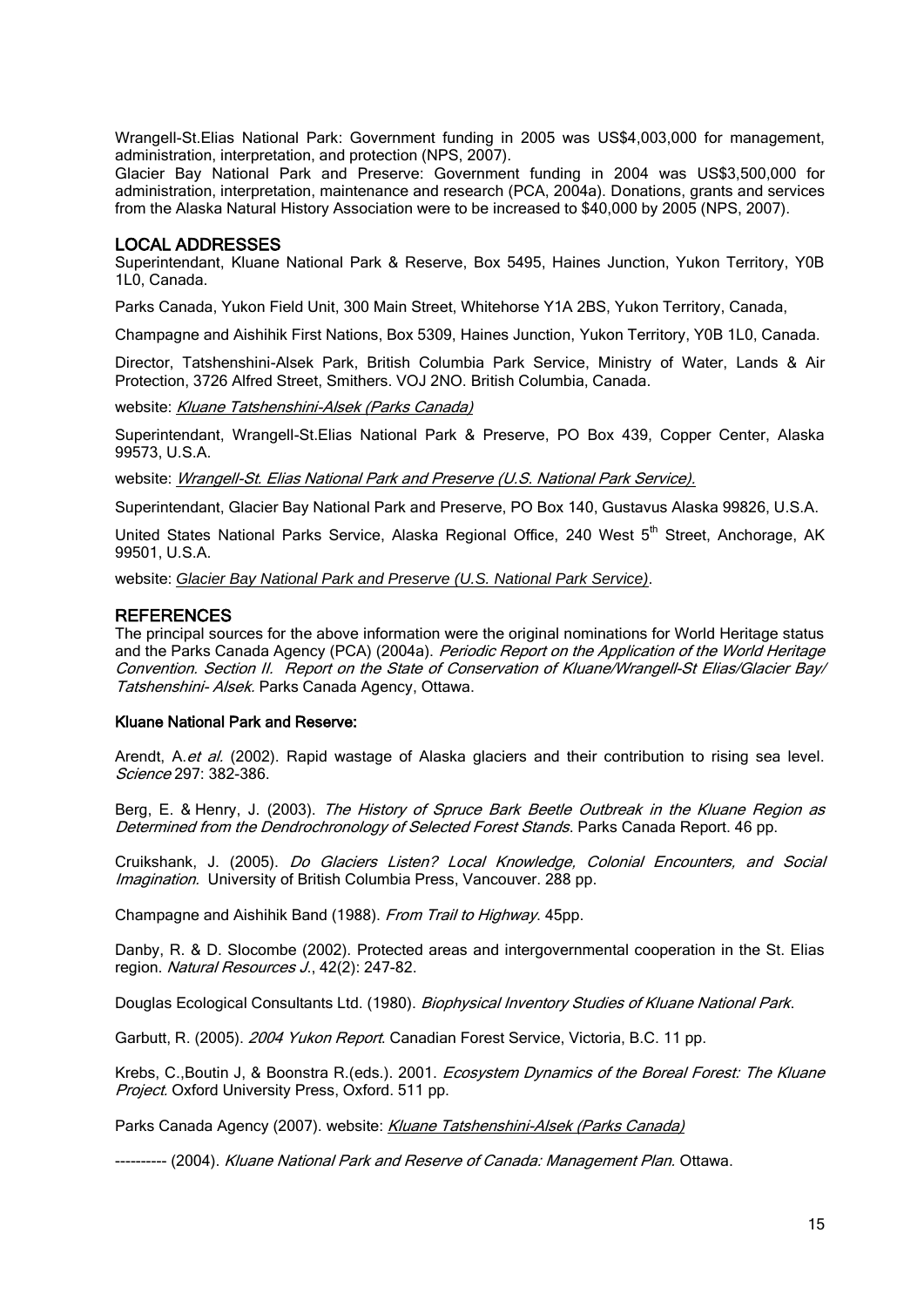Theberge, J. (ed.) (1980). Kluane: Pinnacle of the Yukon. Doubleday Canada, Toronto.

#### Tatshenshini-Alsek Provincial Park:

Adventure Travel Society (1993). Promoting Adventure Travel - Protecting the Environment. 8 pp.

Askey, E. (1992). Tatshenshini-Alsek River Use Study. Simon Fraser University, Burnaby, British Columbia

British Columbia Park Service (2007). Web site: [Tatshenshini-Alsek Provincial Park.](http://www.pc.gc.ca/apps/links/goto_e.asp?destination=http://wlapwww.gov.bc.ca/bcparks/explore/parkpgs/tatshen.htm) Province of British [Columbia.](http://www.pc.gc.ca/apps/links/goto_e.asp?destination=http://wlapwww.gov.bc.ca/bcparks/explore/parkpgs/tatshen.htm)

British Columbia Commission on Resources and the Environment (1993). Interim report on Tatshenshini-Alsek Land Use, British Columbia. Vol.One + Appendices. Victoria, British Columbia.

Champagne and Aishihik First Nations (1998). Tatshenshini-Alsek Park Background Study - Draft. Champagne and Aishihik First Nations. Whitehorse, Yukon.

Government of Canada (1993). World Heritage Nomination: Tatshenshini-Alsek Wilderness Park. Parks Canada, Ottawa. 22 pp. + maps and appendices. (Unseen)

Herrero, S., et al (1993). The Conservation Significance of Bears and their Habitat in the Tatshenshini River Valley. University of Calgary, Alberta.

Madsen, K. (1991). Tatshenshini Wilderness Quest and Other River Adventures. Western Canada Wilderness Committee, Vancouver, British Columbia.

Peepre, J. & Associates (1986). Tatshenshini-Alsek Rivers Recreation Corridor Assessment. J.S. Peepre & Associates. Vancouver, British Columbia.

---------- (1992). Tatshenshini-Alsek Region Wilderness Study. J.S. Peepre & Associates. Vancouver, British Columbia.

---------- (1993). Tatshenshini River (Shawske Chu) Yukon Territory - Canadian Heritage River System Background Study. Vancouver, British Columbia.

Pojar, J. et al. (1993). Biodiversity Inventory of the Tatshenshini-Alsek Region. Ministry of Forests, Victoria, British Columbia.

#### Wrangell-St.Elias National Park and Preserve:

The principal reference collections are held in the National Park Service Alaska Regional Office Library and the University of Alaska Library both in Anchorage, and the Park Library in Copper Center.

Alaska Natural History Association (2002). Native Vascular Plants of Wrangell-St. Elias National Park and Preserve. Anchorage, Alaska.

Bleakley, G. (2002). Contested Ground. An Administrative History of Wrangell-St. Elias National Park and Preserve, Alaska, 1978-2001. U.S.D.I., National Parks Service, Anchorage, Alaska.

Danby, R.,Hik, D, Slocombe D. & Williams, A. (2003). Science and the St. Elias: An evolving framework for sustainability in North America's highest mountains. The Geographical Journal, 169(3): 191-204.

Hunt, W. (1996). Mountain Wilderness: An Illustrated History of Wrangell St. Elias National Park and Preserve. Alaska Natural History Association, Anchorage, 224 pp.

Matz, G. (1999). World heritage wilderness: from the Wrangells to Glacier Bay. Alaska Geographic, 26 (2): 112 pp.

Slocombe, D. & Danby, R. (2005). The Alaska-Yukon-British Columbia Borderlands. Pp. 119-124. In Mittermermeier, R., Kormos, C., Mittermermeier, C.,Gil, P., Sandwith, T. & Besançon, C. (2005).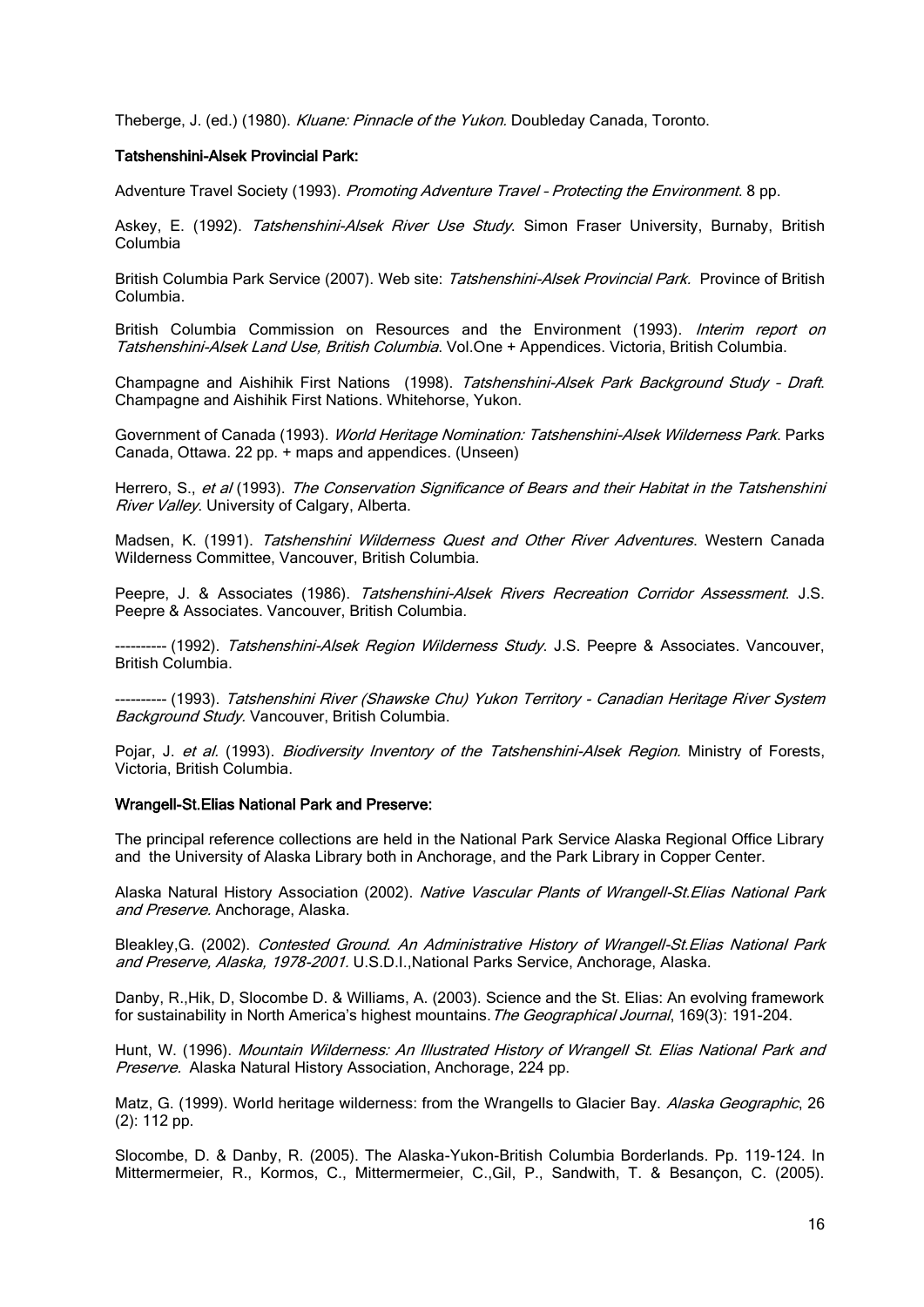Transboundary Conservation. A New Vision for Protected Areas. Cemex-Agrupación-Sierra Madre-Conservation International, Mexico. 372 pp.

National Park Service (2007a). Website: *Wrangell-St. Elias National Park and Preserve (U.S. National* [Park Service\).](http://www.nps.gov/wrst/index.htm)

---------- (2007b). Wrangell-St. Elias K'elt'aeni 2007 Guide. U.S.D.I., National Park Service.

---------- (1986). Wrangell-St. Elias General Management Plan. U.S.D.I., National Park Service, Denver, U.S.D.I. Washington. 237 pp.

---------- (1974). Final Environmental Impact Statement, Wrangell-St Elias National Park. US Government Printing Office. 764 pp.

--------- (n.d.). Wrangell-St. Elias National Park and Preserve. Nature and Science: Plants. U.S.D.I.,/National Park Service, U.S. Government Printing Office. 188 pp.

Simeone, W. (2006). Some Ethnographic and Historical Information on the Use of Large Land Mammals in the Copper River Basin. Resource Report, NPS/AR/CRR-2006-56. USDI, National Park Service, Alaska Region.

Slocombe, D. (1992). The Kluane/Wrangell-St. Elias National Parks, Yukon and Alaska: Seeking sustainability through biosphere reserves. Mountain Research and Development, 12(1): 87-96.

Winkler, G. (2000). A Geologic Guide to Wrangell-St. Elias National Park & Preserve, Alaska. [USGS](http://en.wikipedia.org/wiki/USGS) Professional Paper 1616. U.S.G.S / National Park Service / Alaska Natural History Association, U.S.D.I. Washington.

Wright, R (ed.) (1981). Wrangell-Saint Elias: international mountain wilderness. Alaska Geographic, 8(1): 144 pp.

#### Glacier Bay National Park and Preserve:

Bohn, D. (1967) (ed. Brower, D.). Glacier Bay: The Land and the Silence. San Francisco, Sierra Club.

Brew, D. (1984). Bedrock geology and mineral resources of Glacier Bay National Park and Preserve. In Wood, J. et al. (eds.). A Century After Muir. The Scientific Adventure, National Park Service Science Publications Office, Atlanta, GA, U.S.A. Pp. 9-10.

Catton, T. (1995). Land Reborn: A History of Administration and Visitor Use in Glacier Bay National Park and Preserve. U.S.D.I., National Park Service

Chapman, J. (1982). Statement for Management, Glacier Bay National Park and Preserve, Alaska. Denver Service Centre, National Park Service. 27 pp.

Harris, D. & Kiver, E. (1985). The Geologic Story of the National Parks and Monuments. John Wiley & Sons, New York. Pp. 95-99.

Howe, D., Streveler, G. & Brew, D. (1992). Bibliography of Research and Exploration in the Glacier Bay Region 1798 to 1992. U.S.Geological Survey Open-File Report 92-596, 70 pp [References on glaciology, glacio-geomorphology, oceanography, geology, terrestrial ecosystems, history and anthropology, marine and aquatic ecosystems and resource management]

National Park Service (2007). website: *[Glacier Bay National Park and Preserve](http://www.pc.gc.ca/apps/links/goto_e.asp?destination=http://www.nps.gov/glba/) (U.S. National Park Service)*.

------- (1984). *General Management Plan. Glacier Bay National Park and Preserve, Alaska*. U.S.D.I. National Park Service. 109 pp.

---------- (2001). Strategic Plan. Glacier Bay National Park and Preserve Fiscal Years 2001-2005. 57 pp.